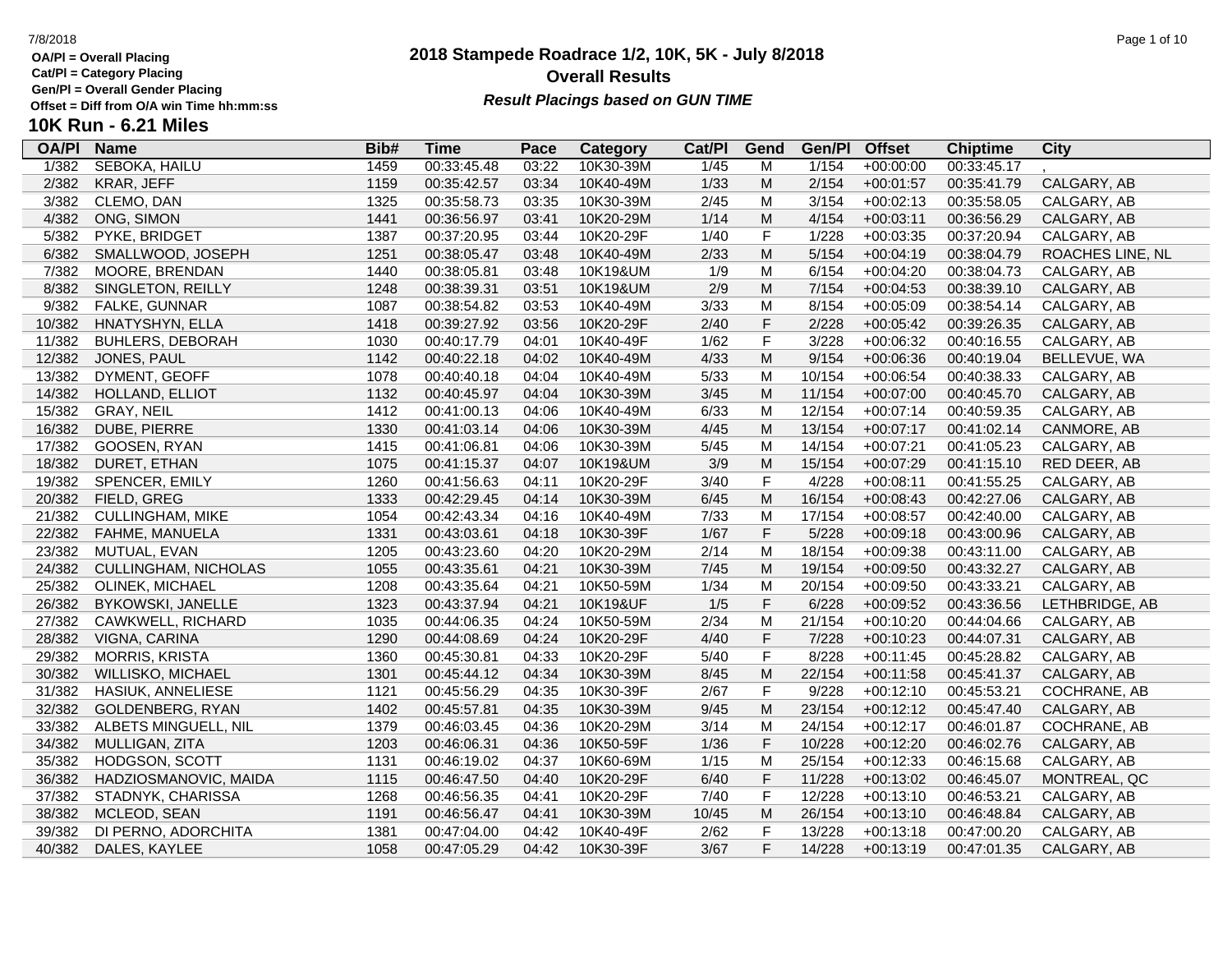**Cat/Pl = Category Placing**

**Gen/Pl = Overall Gender Placing**

# **10K Run - 6.21 Miles**

| <b>OA/PI</b> | <b>Name</b>              | Bib# | <b>Time</b> | Pace  | Category  | Cat/PI | Gend        | Gen/Pl | <b>Offset</b> | <b>Chiptime</b> | City                |
|--------------|--------------------------|------|-------------|-------|-----------|--------|-------------|--------|---------------|-----------------|---------------------|
| 41/382       | <b>STERLING, ANNE</b>    | 1442 | 00:47:26.26 | 04:44 | 10K30-39F | 4/67   | F           | 15/228 | $+00:13:40$   | 00:47:17.95     | CALGARY, AB         |
| 42/382       | PENA, LUIS               | 1424 | 00:47:41.77 | 04:46 | 10K50-59M | 3/34   | M           | 27/154 | $+00:13:56$   | 00:47:39.02     | CALGARY, AB         |
| 43/382       | LANDERO, GERARD          | 1168 | 00:47:50.83 | 04:47 | 10K30-39M | 11/45  | M           | 28/154 | $+00:14:05$   | 00:47:08.08     | CALGARY, AB         |
| 44/382       | MUELLER, GENEVA          | 1445 | 00:47:50.83 | 04:47 | 10K20-29F | 8/40   | $\mathsf F$ | 16/228 | $+00:14:05$   | 00:47:47.69     | DENVER, CO          |
| 45/382       | MACPHERSON, PAMELA       | 1444 | 00:47:56.69 | 04:47 | 10K50-59F | 2/36   | $\mathsf F$ | 17/228 | $+00:14:11$   | 00:47:52.69     | CALGARY, AB         |
| 46/382       | <b>BARBER, LACHLAN</b>   | 1319 | 00:48:00.73 | 04:48 | 10K30-39M | 12/45  | M           | 29/154 | $+00:14:15$   | 00:47:58.14     | SHATIN,             |
| 47/382       | LAZUTIN, KONSTANTIN      | 1170 | 00:48:12.33 | 04:49 | 10K30-39M | 13/45  | M           | 30/154 | $+00:14:26$   | 00:48:03.12     | CALGARY, AB         |
| 48/382       | PLAVA, LILIANA           | 1386 | 00:48:30.11 | 04:51 | 10K50-59F | 3/36   | $\mathsf F$ | 18/228 | $+00:14:44$   | 00:48:25.91     | CALGARY, AB         |
| 49/382       | YAWORSKI, TIM            | 1310 | 00:48:33.55 | 04:51 | 10K50-59M | 4/34   | M           | 31/154 | $+00:14:48$   | 00:48:20.53     | CALGARY, AB         |
| 50/382       | WELLER, JODY             | 1378 | 00:48:59.87 | 04:53 | 10K40-49M | 8/33   | M           | 32/154 | $+00:15:14$   | 00:48:58.57     | CALGARY, AB         |
| 51/382       | MCCORMICK, MAT           | 1458 | 00:49:00.57 | 04:54 | 10K30-39M | 14/45  | M           | 33/154 | $+00:15:15$   | 00:48:52.74     |                     |
| 52/382       | MCWILLIAM, CAM           | 1354 | 00:49:01.11 | 04:54 | 10K30-39M | 15/45  | M           | 34/154 | $+00:15:15$   | 00:48:58.68     | DENVER, CO          |
| 53/382       | FLEGG, KIM               | 1336 | 00:49:07.90 | 04:54 | 10K50-59F | 4/36   | $\mathsf F$ | 19/228 | $+00:15:22$   | 00:48:56.46     | CALGARY, AB         |
| 54/382       | <b>BAKER, MATTHEW</b>    | 1008 | 00:49:16.45 | 04:55 | 10K19&UM  | 4/9    | M           | 35/154 | $+00:15:30$   | 00:49:15.21     | HERITAGE POINTE, AB |
| 55/382       | THEROU, MIKE             | 1278 | 00:49:16.57 | 04:55 | 10K50-59M | 5/34   | M           | 36/154 | $+00:15:31$   | 00:49:00.80     | CALGARY, AB         |
| 56/382       | CLARKE, PETER            | 1324 | 00:49:20.91 | 04:56 | 10K40-49M | 9/33   | M           | 37/154 | $+00:15:35$   | 00:48:55.34     | <b>BEAUMONT, AB</b> |
| 57/382       | VANGILST, JIM            | 1287 | 00:49:21.49 | 04:56 | 10K60-69M | 2/15   | M           | 38/154 | $+00:15:36$   | 00:49:17.37     | FOOTHILLS, AB       |
| 58/382       | MADSEN, JENS             | 1352 | 00:49:25.87 | 04:56 | 10K50-59M | 6/34   | M           | 39/154 | $+00:15:40$   | 00:49:21.49     | DRUMHELLER, AB      |
| 59/382       | MCLEOD, GEOFF            | 1189 | 00:49:26.45 | 04:56 | 10K30-39M | 16/45  | M           | 40/154 | $+00:15:40$   | 00:49:19.60     | CALGARY, AB         |
| 60/382       | NICOL, ADAM              | 1207 | 00:49:50.19 | 04:59 | 10K30-39M | 17/45  | M           | 41/154 | $+00:16:04$   | 00:49:38.18     | CALGARY, AB         |
| 61/382       | NOKES, TIM               | 1460 | 00:49:54.63 | 04:59 | 10K50-59M | 7/34   | M           | 42/154 | $+00:16:09$   | 00:49:52.96     | BANFF, AB           |
| 62/382       | KANDA, ANNAH             | 1384 | 00:49:56.49 | 04:59 | 10K30-39F | $5/67$ | $\mathsf F$ | 20/228 | $+00:16:11$   | 00:49:47.36     | AIRDRIE, AB         |
| 63/382       | ESPEY, MARY JANE         | 1083 | 00:49:56.81 | 04:59 | 10K50-59F | 5/36   | $\mathsf F$ | 21/228 | $+00:16:11$   | 00:49:36.71     | CALGARY, AB         |
| 64/382       | MCKINNON, ROBERT         | 1188 | 00:50:01.61 | 05:00 | 10K60-69M | 3/15   | M           | 43/154 | $+00:16:16$   | 00:49:59.56     | CALGARY, AB         |
| 65/382       | LAIRSON, XAVIER          | 1166 | 00:50:09.31 | 05:00 | 10K19&UM  | 5/9    | M           | 44/154 | $+00:16:23$   | 00:49:59.42     | DEVON, AB           |
| 66/382       | <b>EWART, PHIL</b>       | 1086 | 00:50:12.41 | 05:01 | 10K50-59M | 8/34   | M           | 45/154 | $+00:16:26$   | 00:49:42.43     | CALGARY, AB         |
| 67/382       | SARETSKY, THOMAS         | 1236 | 00:50:22.57 | 05:02 | 10K60-69M | 4/15   | M           | 46/154 | $+00:16:37$   | 00:50:06.24     | CALGARY, AB         |
| 68/382       | PENDREL, LARA            | 1216 | 00:50:23.47 | 05:02 | 10K40-49F | 3/62   | $\mathsf F$ | 22/228 | $+00:16:37$   | 00:50:15.64     | CALGARY, AB         |
| 69/382       | <b>WHITTALL, TRISTAN</b> | 1298 | 00:50:36.59 | 05:03 | 10K30-39M | 18/45  | M           | 47/154 | $+00:16:51$   | 00:50:17.53     | CALGARY, AB         |
| 70/382       | SOLMOSAN, JEFF           | 1373 | 00:50:53.86 | 05:05 | 10K30-39M | 19/45  | M           | 48/154 | $+00:17:08$   | 00:50:48.28     | CALGARY, AB         |
| 71/382       | TWERDUN, MICHELE         | 1284 | 00:51:00.35 | 05:06 | 10K30-39F | 6/67   | $\mathsf F$ | 23/228 | $+00:17:14$   | 00:50:57.09     | CALGARY, AB         |
| 72/382       | HAWS, BRAD               | 1417 | 00:51:08.56 | 05:06 | 10K30-39M | 20/45  | M           | 49/154 | $+00:17:23$   | 00:51:03.60     | CALGARY, AB         |
| 73/382       | FIELD, LAURA             | 1334 | 00:51:11.83 | 05:07 | 10K30-39F | 7/67   | $\mathsf F$ | 24/228 | $+00:17:26$   | 00:51:09.18     | CALGARY, AB         |
| 74/382       | SOLTANI, SABINE          | 1374 | 00:51:14.17 | 05:07 | 10K30-39F | 8/67   | $\mathsf F$ | 25/228 | $+00:17:28$   | 00:50:46.28     | CALGARY, AB         |
| 75/382       | DEBENHAM, LEIGH          | 1060 | 00:51:23.54 | 05:08 | 10K30-39F | 9/67   | $\mathsf F$ | 26/228 | $+00:17:38$   | 00:51:09.38     | CALGARY, AB         |
| 76/382       | ROUSE, MEGAN             | 1233 | 00:51:23.94 | 05:08 | 10K20-29F | 9/40   | $\mathsf F$ | 27/228 | $+00:17:38$   | 00:51:17.60     | CALGARY, AB         |
| 77/382       | IRWIN, WADE              | 1345 | 00:51:41.21 | 05:10 | 10K40-49M | 10/33  | M           | 50/154 | $+00:17:55$   | 00:51:35.93     | CALGARY, AB         |
| 78/382       | MACDONALD, ANGELA        | 1177 | 00:51:55.35 | 05:11 | 10K40-49F | 4/62   | $\mathsf F$ | 28/228 | $+00:18:09$   | 00:51:28.78     | CALGARY, AB         |
| 79/382       | MACKWOOD, J.J.           | 1180 | 00:52:04.90 | 05:12 | 10K40-49F | 5/62   | $\mathsf F$ | 29/228 | $+00:18:19$   | 00:51:58.52     | ROCKY MOUNTAIN H, / |
| 80/382       | SORBO, DANIELE           | 1259 | 00:52:08.67 | 05:12 | 10K30-39M | 21/45  | M           | 51/154 | $+00:18:23$   | 00:51:34.76     | CALGARY, AB         |

## **2018 Stampede Roadrace 1/2, 10K, 5K - July 8/2018** 7/8/2018 Page 2 of 10 **Overall Results Result Placings based on GUN TIME**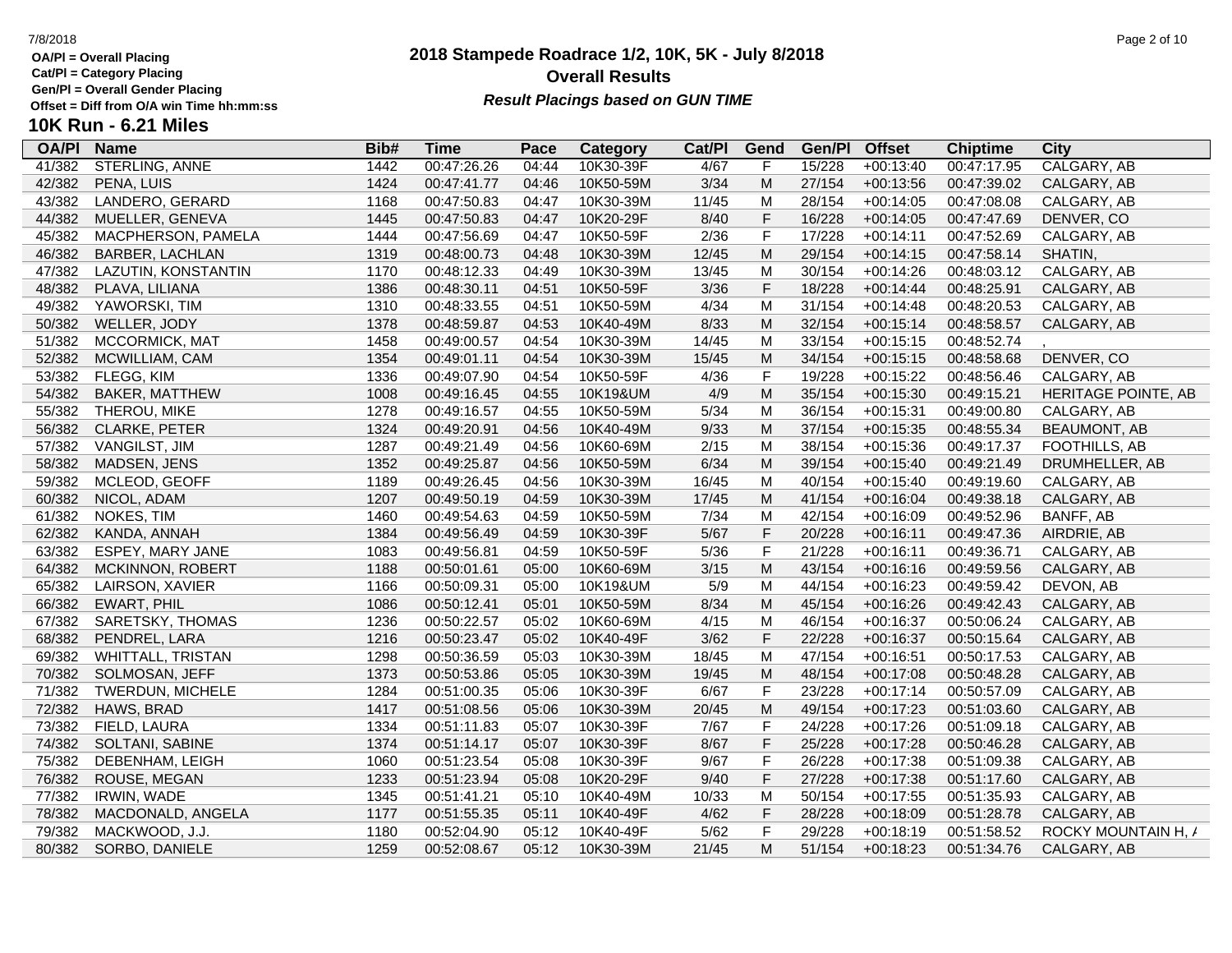**Cat/Pl = Category Placing**

**Gen/Pl = Overall Gender Placing**

# **2018 Stampede Roadrace 1/2, 10K, 5K - July 8/2018** 7/8/2018 Page 3 of 10 **Overall Results** Gen/PI = Overall Gender Placing<br>Offset = Diff from O/A win Time hh:mm:ss *Result Placings based on GUN TIME*

| <b>OA/PI</b> | <b>Name</b>               | Bib# | <b>Time</b> | Pace  | <b>Category</b> | Cat/PI | Gend        | Gen/Pl | <b>Offset</b> | <b>Chiptime</b> | City                   |
|--------------|---------------------------|------|-------------|-------|-----------------|--------|-------------|--------|---------------|-----------------|------------------------|
| 81/382       | LAGOS, JOSE               | 1165 | 00:52:10.31 | 05:13 | 10K30-39M       | 22/45  | M           | 52/154 | $+00:18:24$   | 00:52:02.86     | CALGARY,               |
| 82/382       | LAGOS, CRISTOBAL          | 1164 | 00:52:19.30 | 05:13 | 10K30-39M       | 23/45  | M           | 53/154 | $+00:18:33$   | 00:52:12.25     | CALGARY, AB            |
| 83/382       | <b>BENSON, LORRAINE</b>   | 1320 | 00:52:20.47 | 05:14 | 10K60-69F       | 1/15   | F           | 30/228 | $+00:18:34$   | 00:52:04.52     | CALGARY, AB            |
| 84/382       | <b>WAECKERLIN, REGULA</b> | 1391 | 00:52:24.55 | 05:14 | 10K30-39F       | 10/67  | $\mathsf F$ | 31/228 | $+00:18:39$   | 00:52:05.84     | CALGARY, AB            |
| 85/382       | PENDREL, JEFF             | 1215 | 00:52:24.87 | 05:14 | 10K40-49M       | 11/33  | M           | 54/154 | $+00:18:39$   | 00:52:17.04     | CALGARY, AB            |
| 86/382       | ROMANO, ALBERTO           | 1230 | 00:52:26.89 | 05:14 | 10K50-59M       | 9/34   | M           | 55/154 | $+00:18:41$   | 00:52:22.65     | CALGARY, AB            |
| 87/382       | <b>BOURGET, FRANCOIS</b>  | 1018 | 00:52:29.42 | 05:14 | 10K30-39M       | 24/45  | M           | 56/154 | $+00:18:43$   | 00:52:22.31     | CALGARY, AB            |
| 88/382       | VANDERBURG, BRYCE         | 1285 | 00:52:39.10 | 05:15 | 10K30-39M       | 25/45  | M           | 57/154 | $+00:18:53$   | 00:52:22.77     | CALGARY, AB            |
| 89/382       | <b>OVEREND, BILL</b>      | 1430 | 00:52:47.37 | 05:16 | 10K50-59M       | 10/34  | M           | 58/154 | $+00:19:01$   | 00:52:35.36     | CALGARY, AB            |
| 90/382       | <b>MAURAIS, PIERRE</b>    | 1353 | 00:52:49.24 | 05:16 | 10K40-49M       | 12/33  | M           | 59/154 | $+00:19:03$   | 00:52:31.83     | CALGARY, AB            |
| 91/382       | YEE, MEGAN                | 1311 | 00:52:52.51 | 05:17 | 10K20-29F       | 10/40  | $\mathsf F$ | 32/228 | $+00:19:07$   | 00:52:38.43     | CALGARY, AB            |
| 92/382       | RYAN, MATTHEW             | 1235 | 00:52:53.39 | 05:17 | 10K30-39M       | 26/45  | ${\sf M}$   | 60/154 | $+00:19:07$   | 00:52:47.25     | CALGARY, AB            |
| 93/382       | <b>GENYK, NUALA</b>       | 1108 | 00:53:10.35 | 05:19 | 10K30-39F       | 11/67  | F           | 33/228 | $+00:19:24$   | 00:52:29.18     | CALGARY, AB            |
| 94/382       | LAMBERT, SEAN             | 1167 | 00:53:12.92 | 05:19 | 10K40-49M       | 13/33  | M           | 61/154 | $+00:19:27$   | 00:52:56.67     | CALGARY, AB            |
| 95/382       | <b>BENSON, LYNDSAY</b>    | 1013 | 00:53:15.04 | 05:19 | 10K20-29F       | 11/40  | $\mathsf F$ | 34/228 | $+00:19:29$   | 00:53:06.79     | CALGARY, AB            |
| 96/382       | MILLAR, JENN              | 1429 | 00:53:21.45 | 05:20 | 10K30-39F       | 12/67  | $\mathsf F$ | 35/228 | $+00:19:35$   | 00:53:08.71     | CALGARY, AB            |
| 97/382       | KLENKE, BRADLEY           | 1347 | 00:53:21.92 | 05:20 | 10K50-59M       | 11/34  | M           | 62/154 | $+00:19:36$   | 00:53:15.15     | CALGARY, AB            |
| 98/382       | SMITH, CHRISTOPHER        | 1253 | 00:53:24.11 | 05:20 | 10K20-29M       | 4/14   | M           | 63/154 | $+00:19:38$   | 00:53:17.67     | OKOTOKS, AB            |
| 99/382       | WALL, JOSHUA              | 1292 | 00:53:25.36 | 05:20 | 10K30-39M       | 27/45  | M           | 64/154 | $+00:19:39$   | 00:52:12.07     | CALGARY, AB            |
| 100/382      | DRIEDGER, HENRY           | 1398 | 00:53:29.05 | 05:20 | 10K70+M         | 1/4    | M           | 65/154 | $+00:19:43$   | 00:53:24.35     | CALGARY, AB            |
| 101/382      | GAUTSCHI-NICOL, JILLIAN   | 1107 | 00:53:34.16 | 05:21 | 10K30-39F       | 13/67  | F           | 36/228 | $+00:19:48$   | 00:53:29.96     | CALGARY, AB            |
| 102/382      | <b>GARRATT, LINDA</b>     | 1104 | 00:53:34.42 | 05:21 | 10K40-49F       | 6/62   | $\mathsf F$ | 37/228 | $+00:19:48$   | 00:53:25.21     | CALGARY, AB            |
| 103/382      | LACHAPELLE, KRISTY        | 1162 | 00:53:40.89 | 05:22 | 10K30-39F       | 14/67  | $\mathsf F$ | 38/228 | $+00:19:55$   | 00:53:28.96     | CALGARY, AB            |
| 104/382      | HADDON, MICHAEL           | 1114 | 00:53:43.47 | 05:22 | 10K30-39M       | 28/45  | M           | 66/154 | $+00:19:57$   | 00:53:35.64     | CALGARY, AB            |
| 105/382      | MORRIS, CHUCK             | 1359 | 00:53:45.07 | 05:22 | 10K50-59M       | 12/34  | M           | 67/154 | $+00:19:59$   | 00:53:43.08     | CALGARY, AB            |
| 106/382      | MOORE, DONNA              | 1198 | 00:53:58.27 | 05:23 | 10K50-59F       | 6/36   | $\mathsf F$ | 39/228 | $+00:20:12$   | 00:53:32.23     | AIRDRIE, AB            |
| 107/382      | KING, SARAH               | 1154 | 00:53:58.87 | 05:23 | 10K30-39F       | 15/67  | $\mathsf F$ | 40/228 | $+00:20:13$   | 00:53:30.34     | CALGARY, AB            |
| 108/382      | CAMPBELL, MICHAEL         | 1032 | 00:54:05.95 | 05:24 | 10K50-59M       | 13/34  | M           | 68/154 | $+00:20:20$   | 00:53:36.19     | CALGARY, AB            |
| 109/382      | RAFF, TIM                 | 1224 | 00:54:08.98 | 05:24 | 10K50-59M       | 14/34  | M           | 69/154 | $+00:20:23$   | 00:53:55.10     | <b>BRAGG CREEK, AB</b> |
| 110/382      | <b>BRADE, KYLE</b>        | 1020 | 00:54:09.81 | 05:24 | 10K20-29M       | 5/14   | M           | 70/154 | $+00:20:24$   | 00:53:55.65     | CALGARY, AB            |
| 111/382      | <b>HRYCOY, CRAIG</b>      | 1343 | 00:54:20.88 | 05:26 | 10K50-59M       | 15/34  | M           | 71/154 | $+00:20:35$   | 00:54:01.68     | CALGARY, AB            |
| 112/382      | PEARSON, JACQUELINE       | 1422 | 00:54:25.13 | 05:26 | 10K50-59F       | 7/36   | $\mathsf F$ | 41/228 | $+00:20:39$   | 00:54:09.26     | CALGARY, AB            |
| 113/382      | <b>BIERNOTH, CAREN</b>    | 1016 | 00:54:29.65 | 05:26 | 10K20-29F       | 12/40  | $\mathsf F$ | 42/228 | $+00:20:44$   | 00:54:17.72     | CALGARY, AB            |
| 114/382      | MCLEOD, RICK              | 1190 | 00:54:32.13 | 05:27 | 10K60-69M       | $5/15$ | M           | 72/154 | $+00:20:46$   | 00:54:24.88     | CALGARY, AB            |
| 115/382      | LUDTKE, KIM               | 1176 | 00:54:42.01 | 05:28 | 10K40-49M       | 14/33  | M           | 73/154 | $+00:20:56$   | 00:54:35.94     | CALGARY, AB            |
| 116/382      | KIM, ALICE                | 1152 | 00:54:48.23 | 05:28 | 10K30-39F       | 16/67  | $\mathsf F$ | 43/228 | $+00:21:02$   | 00:54:14.52     | CALGARY, AB            |
| 117/382      | FRANK, DEVIN              | 1399 | 00:54:54.98 | 05:29 | 10K30-39M       | 29/45  | M           | 74/154 | $+00:21:09$   | 00:54:51.95     | CALGARY, AB            |
| 118/382      | CRAIG, KYLE               | 1050 | 00:54:58.77 | 05:29 | 10K30-39M       | 30/45  | M           | 75/154 | $+00:21:13$   | 00:54:50.04     | CALGARY, AB            |
| 119/382      | <b>BAGNALL, STEPHEN</b>   | 1006 | 00:55:10.61 | 05:31 | 10K30-39M       | 31/45  | M           | 76/154 | $+00:21:25$   | 00:54:42.50     | CALGARY, AB            |
| 120/382      | <b>KEELING, JAMES</b>     | 1148 | 00:55:12.01 | 05:31 | 10K60-69M       | 6/15   | М           | 77/154 | $+00:21:26$   | 00:54:43.28     | CALGARY, AB            |
|              |                           |      |             |       |                 |        |             |        |               |                 |                        |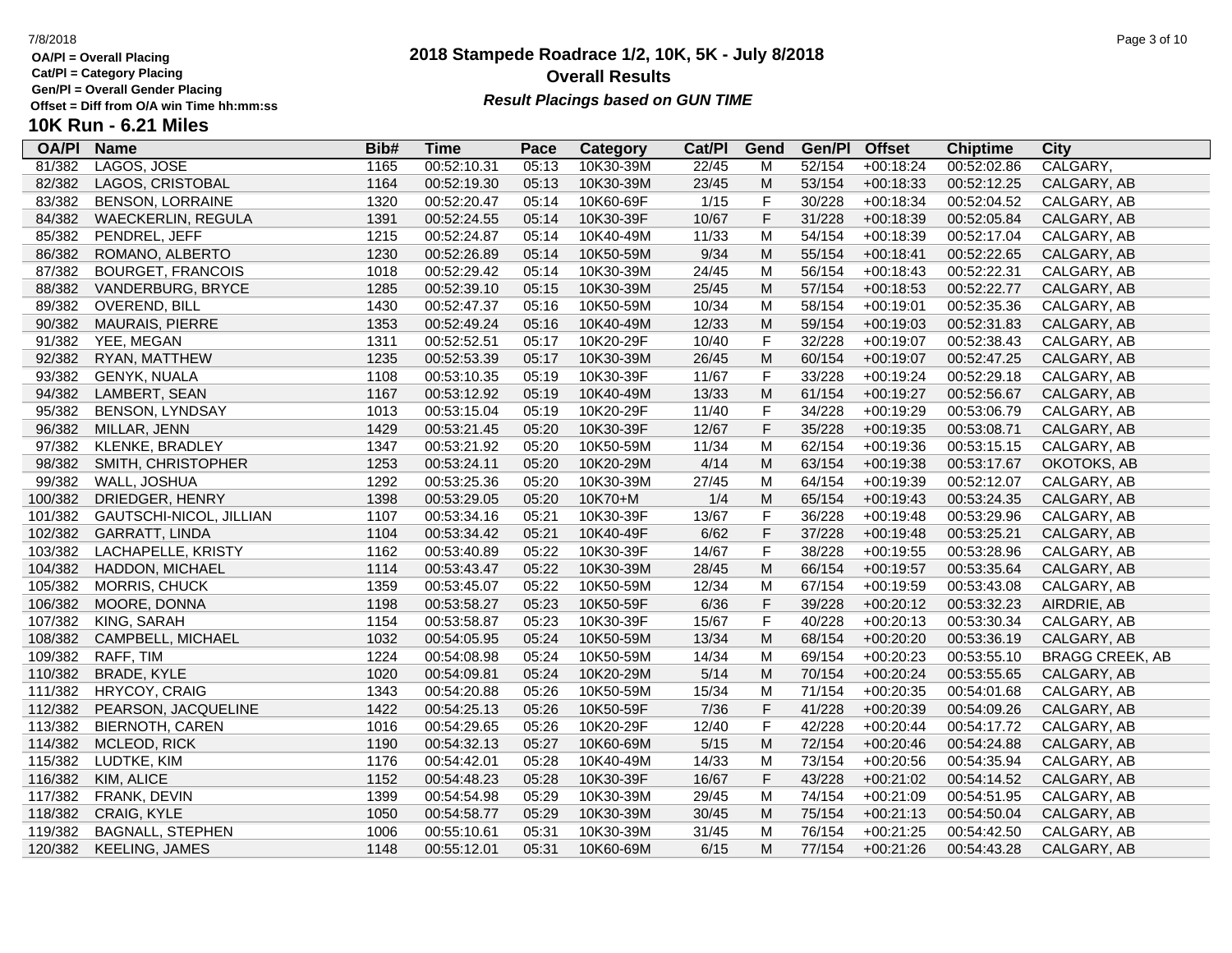**Cat/Pl = Category Placing**

**Gen/Pl = Overall Gender Placing**

## **2018 Stampede Roadrace 1/2, 10K, 5K - July 8/2018** 7/8/2018 Page 4 of 10 **Overall Results Result Placings based on GUN TIME**

| <b>OA/PI</b> | <b>Name</b>            | Bib# | Time        | Pace  | Category  | Cat/PI | Gend        | Gen/Pl | <b>Offset</b> | <b>Chiptime</b> | City          |
|--------------|------------------------|------|-------------|-------|-----------|--------|-------------|--------|---------------|-----------------|---------------|
| 121/382      | <b>HARTWICK, SARAH</b> | 1416 | 00:55:16.47 | 05:31 | 10K20-29F | 13/40  | F           | 44/228 | $+00:21:30$   | 00:55:12.85     | CALGARY, AB   |
| 122/382      | <b>SCHAFFER, THANE</b> | 1395 | 00:55:18.16 | 05:31 | 10K40-49M | 15/33  | M           | 78/154 | $+00:21:32$   | 00:54:54.77     | CARSTAIRS, AB |
| 123/382      | <b>BREAU, CYNTHIA</b>  | 1023 | 00:55:19.37 | 05:31 | 10K40-49F | 7/62   | F           | 45/228 | $+00:21:33$   | 00:55:03.60     | CALGARY, AB   |
| 124/382      | MURPHY, AMANDA         | 1204 | 00:55:19.82 | 05:31 | 10K40-49F | 8/62   | F           | 46/228 | $+00:21:34$   | 00:55:04.71     | CALGARY, AB   |
| 125/382      | KINASCHUK, LAURA       | 1153 | 00:55:38.69 | 05:33 | 10K30-39F | 17/67  | F           | 47/228 | $+00:21:53$   | 00:55:19.49     | CALGARY, AB   |
| 126/382      | FERGUSON, SPENCER      | 1091 | 00:55:39.60 | 05:33 | 10K20-29M | 6/14   | M           | 79/154 | $+00:21:54$   | 00:55:27.79     | CALGARY, AB   |
| 127/382      | ELLIOTT, JUDITH        | 1080 | 00:55:44.63 | 05:34 | 10K60-69F | 2/15   | F           | 48/228 | $+00:21:59$   | 00:55:31.33     | CALGARY, AB   |
| 128/382      | FLOR-HENRY, SOPHIE     | 1337 | 00:55:49.36 | 05:34 | 10K30-39F | 18/67  | F           | 49/228 | $+00:22:03$   | 00:55:40.91     | TORONTO, ON   |
| 129/382      | <b>GAINES, TIM</b>     | 1102 | 00:56:03.35 | 05:36 | 10K30-39M | 32/45  | M           | 80/154 | $+00:22:17$   | 00:55:52.72     | LEEDS, EN     |
| 130/382      | UNDERWOOD, ALYSHA      | 1426 | 00:56:07.50 | 05:36 | 10K20-29F | 14/40  | $\mathsf F$ | 50/228 | $+00:22:22$   | 00:55:58.43     | EDMONTON, AB  |
| 131/382      | MEYERS, ANNALISE       | 1357 | 00:56:09.11 | 05:36 | 10K30-39F | 19/67  | F           | 51/228 | $+00:22:23$   | 00:55:54.57     | CALGARY, AB   |
| 132/382      | RODBERG, DANIELLE      | 1228 | 00:56:18.83 | 05:37 | 10K19&UF  | $2/5$  | F           | 52/228 | $+00:22:33$   | 00:56:08.28     | CALGARY, AB   |
| 133/382      | HILL, MATT             | 1128 | 00:56:29.68 | 05:38 | 10K20-29M | 7/14   | M           | 81/154 | $+00:22:44$   | 00:56:12.53     | CALGARY, AB   |
| 134/382      | COATES, WENDY          | 1396 | 00:56:36.07 | 05:39 | 10K40-49F | 9/62   | F           | 53/228 | $+00:22:50$   | 00:56:28.98     | CALGARY, AB   |
| 135/382      | <b>KONDICS, DAVE</b>   | 1428 | 00:56:37.63 | 05:39 | 10K50-59M | 16/34  | M           | 82/154 | $+00:22:52$   | 00:56:31.37     | CALGARY, AB   |
| 136/382      | DER, JASON             | 1063 | 00:56:39.31 | 05:39 | 10K20-29M | 8/14   | M           | 83/154 | $+00:22:53$   | 00:56:29.72     | CALGARY, AB   |
| 137/382      | HUSKA, CATHY           | 1137 | 00:56:53.15 | 05:41 | 10K40-49F | 10/62  | F           | 54/228 | $+00:23:07$   | 00:56:40.55     | CALGARY, AB   |
| 138/382      | SLOBOZIAN, BRENDA      | 1250 | 00:56:59.79 | 05:41 | 10K60-69F | 3/15   | F           | 55/228 | $+00:23:14$   | 00:56:50.20     | COCHRANE, AB  |
| 139/382      | RAFFIN, JULIE          | 1225 | 00:57:01.55 | 05:42 | 10K40-49F | 11/62  | $\mathsf F$ | 56/228 | $+00:23:16$   | 00:56:59.12     | CALGARY, AB   |
| 140/382      | STASIUK, KATHERINE     | 1270 | 00:57:01.65 | 05:42 | 10K40-49F | 12/62  | $\mathsf F$ | 57/228 | $+00:23:16$   | 00:56:59.22     | CALGARY, AB   |
| 141/382      | <b>THOMPSON, ROBIN</b> | 1279 | 00:57:02.08 | 05:42 | 10K40-49F | 13/62  | F           | 58/228 | $+00:23:16$   | 00:56:22.19     | CALGARY, AB   |
| 142/382      | HRYCOY, JOSEPH         | 1344 | 00:57:04.29 | 05:42 | 10K19&UM  | 6/9    | M           | 84/154 | $+00:23:18$   | 00:56:44.79     | CALGARY, AB   |
| 143/382      | HALASZ, JENNIFER       | 1116 | 00:57:06.99 | 05:42 | 10K20-29F | 15/40  | $\mathsf F$ | 59/228 | $+00:23:21$   | 00:57:00.93     | CALGARY, AB   |
| 144/382      | YELLIN, ALLAN          | 1312 | 00:57:10.18 | 05:43 | 10K60-69M | $7/15$ | ${\sf M}$   | 85/154 | $+00:23:24$   | 00:57:01.37     | CALGARY, AB   |
| 145/382      | SPURDENS, CATHRYN      | 1262 | 00:57:13.16 | 05:43 | 10K30-39F | 20/67  | $\mathsf F$ | 60/228 | $+00:23:27$   | 00:56:40.89     | TORONTO, ON   |
| 146/382      | RETZER, GREG           | 1367 | 00:57:15.24 | 05:43 | 10K40-49M | 16/33  | ${\sf M}$   | 86/154 | $+00:23:29$   | 00:57:05.23     | CALGARY, AB   |
| 147/382      | OGILVIE, KAREN         | 1406 | 00:57:16.38 | 05:43 | 10K30-39F | 21/67  | F           | 61/228 | $+00:23:30$   | 00:57:07.65     | CALGARY, AB   |
| 148/382      | <b>BIRD, NICOLETTE</b> | 1414 | 00:57:26.62 | 05:44 | 10K19&UF  | 3/5    | F           | 62/228 | $+00:23:41$   | 00:57:06.26     | CALGARY, AB   |
| 149/382      | GELLATELY, JEFF        | 1401 | 00:57:27.32 | 05:44 | 10K40-49M | 17/33  | M           | 87/154 | $+00:23:41$   | 00:57:10.67     | AIRDRIE, AB   |
| 150/382      | HANLEY, JASMINE        | 1119 | 00:57:30.77 | 05:45 | 10K20-29F | 16/40  | $\mathsf F$ | 63/228 | $+00:23:45$   | 00:57:06.78     | NAREMBURN, NS |
| 151/382      | FORKHEIM, MICHAEL      | 1094 | 00:57:34.26 | 05:45 | 10K50-59M | 17/34  | M           | 88/154 | $+00:23:48$   | 00:56:46.44     | CALGARY, AB   |
| 152/382      | LIZAMA, CRISTINA       | 1172 | 00:57:42.71 | 05:46 | 10K50-59F | 8/36   | $\mathsf F$ | 64/228 | $+00:23:57$   | 00:57:40.92     | CALGARY, AB   |
| 153/382      | HAWRYSCHUK, GINA       | 1392 | 00:57:43.24 | 05:46 | 10K40-49F | 14/62  | F           | 65/228 | $+00:23:57$   | 00:57:37.66     | CALGARY, AB   |
| 154/382      | SMYRL, LISA            | 1258 | 00:57:50.21 | 05:47 | 10K40-49F | 15/62  | F           | 66/228 | $+00:24:04$   | 00:57:38.46     | CALGARY, AB   |
| 155/382      | ZHU, XIAOLU            | 1316 | 00:57:50.85 | 05:47 | 10K30-39F | 22/67  | F           | 67/228 | $+00:24:05$   | 00:57:46.47     | CALGARY, AB   |
| 156/382      | KILDARE, CAROLYN       | 1420 | 00:57:59.69 | 05:47 | 10K50-59F | 9/36   | F           | 68/228 | $+00:24:14$   | 00:57:21.06     | CALGARY, AB   |
| 157/382      | MORRISH, ALICIA        | 1200 | 00:58:01.61 | 05:48 | 10K40-49F | 16/62  | F           | 69/228 | $+00:24:16$   | 00:57:22.40     | CALGARY, AB   |
| 158/382      | <b>BRADE, JANELLE</b>  | 1019 | 00:58:03.02 | 05:48 | 10K20-29F | 17/40  | F           | 70/228 | $+00:24:17$   | 00:57:50.28     | CALGARY, AB   |
| 159/382      | GAGNE, GEOFFREY        | 1400 | 00:58:08.09 | 05:48 | 10K20-29M | 9/14   | M           | 89/154 | $+00:24:22$   | 00:57:38.33     | CALGARY, AB   |
| 160/382      | <b>FARRIS, MEGAN</b>   | 1089 | 00:58:09.83 | 05:48 | 10K20-29F | 18/40  | F.          | 71/228 | $+00:24:24$   | 00:57:51.79     | CALGARY, AB   |
|              |                        |      |             |       |           |        |             |        |               |                 |               |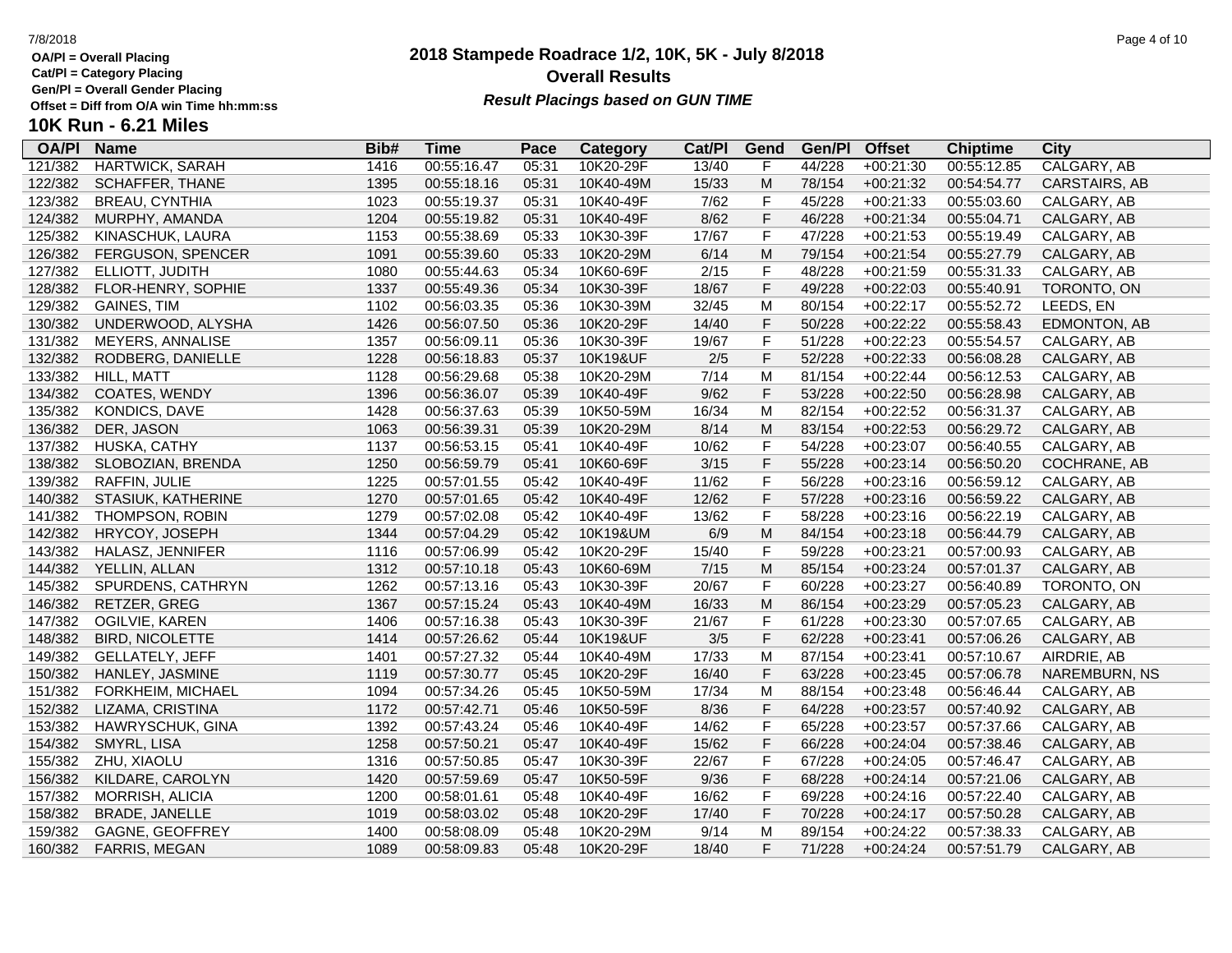**Cat/Pl = Category Placing**

**Gen/Pl = Overall Gender Placing**

## **2018 Stampede Roadrace 1/2, 10K, 5K - July 8/2018** 7/8/2018 Page 5 of 10 **Overall Results Result Placings based on GUN TIME**

| <b>OA/PI</b> | <b>Name</b>             | Bib# | Time        | Pace  | Category  | Cat/PI | Gend        | Gen/Pl  | <b>Offset</b> | <b>Chiptime</b> | City            |
|--------------|-------------------------|------|-------------|-------|-----------|--------|-------------|---------|---------------|-----------------|-----------------|
| 161/382      | <b>DUECK, WARREN</b>    | 1382 | 00:58:19.29 | 05:49 | 10K60-69M | 8/15   | м           | 90/154  | $+00:24:33$   | 00:57:53.33     | CALGARY, AB     |
| 162/382      | BENTLEY, LEXI           | 1014 | 00:58:30.35 | 05:51 | 10K20-29F | 19/40  | F           | 72/228  | $+00:24:44$   | 00:57:42.60     | CALGARY, AB     |
| 163/382      | POTTER, CHRIS           | 1219 | 00:58:37.36 | 05:51 | 10K30-39M | 33/45  | M           | 91/154  | $+00:24:51$   | 00:57:55.35     | OKOTOKS, AB     |
| 164/382      | <b>BAGNALL, PATRICK</b> | 1005 | 00:58:38.27 | 05:51 | 10K60-69M | 9/15   | ${\sf M}$   | 92/154  | $+00:24:52$   | 00:58:10.46     | CALGARY, AB     |
| 165/382      | FAIRBOURN, LILLIAN      | 1449 | 00:58:45.93 | 05:52 | 10K60-69F | 4/15   | F           | 73/228  | $+00:25:00$   | 00:58:19.18     | CALGARY, AB     |
| 166/382      | DEMETRICK, MELANIE      | 1452 | 00:58:48.00 | 05:52 | 10K20-29F | 20/40  | F           | 74/228  | $+00:25:02$   | 00:58:36.41     | CALGARY, AB     |
| 167/382      | MOSS, LAURA             | 1201 | 00:58:51.12 | 05:53 | 10K20-29F | 21/40  | $\mathsf F$ | 75/228  | $+00:25:05$   | 00:58:37.15     | CALGARY, AB     |
| 168/382      | FILE, MURRAY            | 1383 | 00:58:52.20 | 05:53 | 10K50-59M | 18/34  | ${\sf M}$   | 93/154  | $+00:25:06$   | 00:58:42.91     | CALGARY, AB     |
| 169/382      | HANTZSCH, PATRICIA      | 1120 | 00:58:53.72 | 05:53 | 10K60-69F | $5/15$ | $\mathsf F$ | 76/228  | $+00:25:08$   | 00:58:43.53     | CALGARY, AB     |
| 170/382      | ELLIOTT, ALLISON        | 1079 | 00:59:03.09 | 05:54 | 10K20-29F | 22/40  | F           | 77/228  | $+00:25:17$   | 00:58:56.91     | CALGARY, AB     |
| 171/382      | <b>INFUSINO, SANTO</b>  | 1138 | 00:59:04.58 | 05:54 | 10K50-59M | 19/34  | M           | 94/154  | $+00:25:19$   | 00:58:47.43     | CALGARY, AB     |
| 172/382      | RUDDELL, TASHA          | 1368 | 00:59:08.84 | 05:54 | 10K30-39F | 23/67  | F           | 78/228  | $+00:25:23$   | 00:58:55.80     | CHESTERMERE, AB |
| 173/382      | HENDRICKSON, SUSAN      | 1125 | 00:59:24.76 | 05:56 | 10K40-49F | 17/62  | $\mathsf F$ | 79/228  | $+00:25:39$   | 00:59:17.37     | CALGARY, AB     |
| 174/382      | NGUYEN, BENZ            | 1405 | 00:59:32.21 | 05:57 | 10K20-29M | 10/14  | ${\sf M}$   | 95/154  | $+00:25:46$   | 00:59:07.71     | CALGARY, AB     |
| 175/382      | <b>KETCHEN, SARA</b>    | 1151 | 00:59:37.79 | 05:57 | 10K30-39F | 24/67  | $\mathsf F$ | 80/228  | $+00:25:52$   | 00:59:19.39     | WINNIPEG, MB    |
| 176/382      | CURILSCHI, ALEXANDR     | 1056 | 00:59:38.34 | 05:57 | 10K30-39M | 34/45  | ${\sf M}$   | 96/154  | $+00:25:52$   | 00:59:29.53     | CALGARY, AB     |
| 177/382      | SO, BENJAMIN            | 1390 | 00:59:46.35 | 05:58 | 10K30-39M | 35/45  | M           | 97/154  | $+00:26:00$   | 00:59:37.68     | CALGARY, AB     |
| 178/382      | DOUGLAS, KIM            | 1071 | 00:59:47.41 | 05:58 | 10K50-59M | 20/34  | M           | 98/154  | $+00:26:01$   | 00:59:26.05     | CALGARY, AB     |
| 179/382      | STRANSKY, LISE          | 1272 | 00:59:56.23 | 05:59 | 10K40-49F | 18/62  | F           | 81/228  | $+00:26:10$   | 00:59:41.65     | CALGARY, AB     |
| 180/382      | FINLEY, CAIT            | 1092 | 01:00:05.34 | 06:00 | 10K20-29F | 23/40  | F           | 82/228  | $+00:26:19$   | 01:00:00.34     | CALGARY, AB     |
| 181/382      | FISHER, GREG            | 1093 | 01:00:08.06 | 06:00 | 10K50-59M | 21/34  | M           | 99/154  | $+00:26:22$   | 00:59:44.53     | CALGARY, AB     |
| 182/382      | SEBANC, KATIE           | 1240 | 01:00:09.43 | 06:00 | 10K30-39F | 25/67  | $\mathsf F$ | 83/228  | $+00:26:23$   | 01:00:05.04     | CALGARY, AB     |
| 183/382      | <b>BARBER, CLAIRE</b>   | 1010 | 01:00:14.05 | 06:01 | 10K30-39F | 26/67  | F           | 84/228  | $+00:26:28$   | 01:00:05.14     | CALGARY, AB     |
| 184/382      | BARRETT, ADAM           | 1011 | 01:00:18.94 | 06:01 | 10K20-29M | 11/14  | M           | 100/154 | $+00:26:33$   | 00:59:54.28     | CALGARY, AB     |
| 185/382      | KUHL, LAURA             | 1348 | 01:00:27.62 | 06:02 | 10K50-59F | 10/36  | F           | 85/228  | $+00:26:42$   | 01:00:10.55     | CLARESHOM, AB   |
| 186/382      | <b>INNES, CHRISTIE</b>  | 1419 | 01:00:31.54 | 06:03 | 10K40-49F | 19/62  | F           | 86/228  | $+00:26:46$   | 01:00:12.12     | CALGARY, AB     |
| 187/382      | TUFFIN, JODI            | 1283 | 01:00:34.50 | 06:03 | 10K30-39F | 27/67  | $\mathsf F$ | 87/228  | $+00:26:49$   | 01:00:20.42     | CALGARY, AB     |
| 188/382      | STYNER, YVETTE          | 1273 | 01:00:34.57 | 06:03 | 10K40-49F | 20/62  | F           | 88/228  | $+00:26:49$   | 01:00:21.01     | CALGARY, AB     |
| 189/382      | CIMPL, JASON            | 1041 | 01:00:34.99 | 06:03 | 10K30-39M | 36/45  | M           | 101/154 | $+00:26:49$   | 01:00:20.59     | CALGARY, AB     |
| 190/382      | GLOGOZA, STEVE          | 1450 | 01:00:37.36 | 06:03 | 10K50-59M | 22/34  | M           | 102/154 | $+00:26:51$   | 01:00:28.05     | ST PETERS, MO   |
| 191/382      | GLOGOZA, KIM            | 1338 | 01:00:40.73 | 06:04 | 10K50-59F | 11/36  | $\mathsf F$ | 89/228  | $+00:26:55$   | 01:00:30.92     | ST PETERS, MO   |
| 192/382      | COOZE, MICHELLE         | 1443 | 01:00:41.45 | 06:04 | 10K40-49F | 21/62  | F           | 90/228  | $+00:26:55$   | 01:00:22.25     | CALGARY, AB     |
| 193/382      | <b>GAULT, COURTNEY</b>  | 1105 | 01:00:51.06 | 06:05 | 10K20-29F | 24/40  | $\mathsf F$ | 91/228  | $+00:27:05$   | 01:00:33.91     | CALGARY, AB     |
| 194/382      | SMITH, NICOLE           | 1372 | 01:00:53.97 | 06:05 | 10K40-49F | 22/62  | F           | 92/228  | $+00:27:08$   | 01:00:32.20     | CALGARY, AB     |
| 195/382      | MOCH, DARCY             | 1197 | 01:01:01.06 | 06:06 | 10K50-59M | 23/34  | M           | 103/154 | $+00:27:15$   | 01:00:54.19     | CALGARY, AB     |
| 196/382      | DEKONINCK, CHARISSA     | 1061 | 01:01:02.14 | 06:06 | 10K30-39F | 28/67  | F           | 93/228  | $+00:27:16$   | 01:00:30.01     | TORONTO, ON     |
| 197/382      | <b>BEECH, JEFF</b>      | 1455 | 01:01:05.66 | 06:06 | 10K30-39M | 37/45  | M           | 104/154 | $+00:27:20$   | 01:00:51.98     | CALGARY, AB     |
| 198/382      | DOEKSEN, CARLIN         | 1328 | 01:01:27.10 | 06:08 | 10K40-49M | 18/33  | M           | 105/154 | $+00:27:41$   | 01:01:27.10     | RED DEER, AB    |
| 199/382      | PEDERSEN, MARY          | 1214 | 01:01:35.14 | 06:09 | 10K30-39F | 29/67  | F           | 94/228  | $+00:27:49$   | 01:01:31.60     | CALGARY, AB     |
| 200/382      | MCGHIE, LAURIE          | 1186 | 01:01:35.92 | 06:09 | 10K40-49F | 23/62  | F           | 95/228  | $+00:27:50$   | 01:01:10.18     | CALGARY, AB     |
|              |                         |      |             |       |           |        |             |         |               |                 |                 |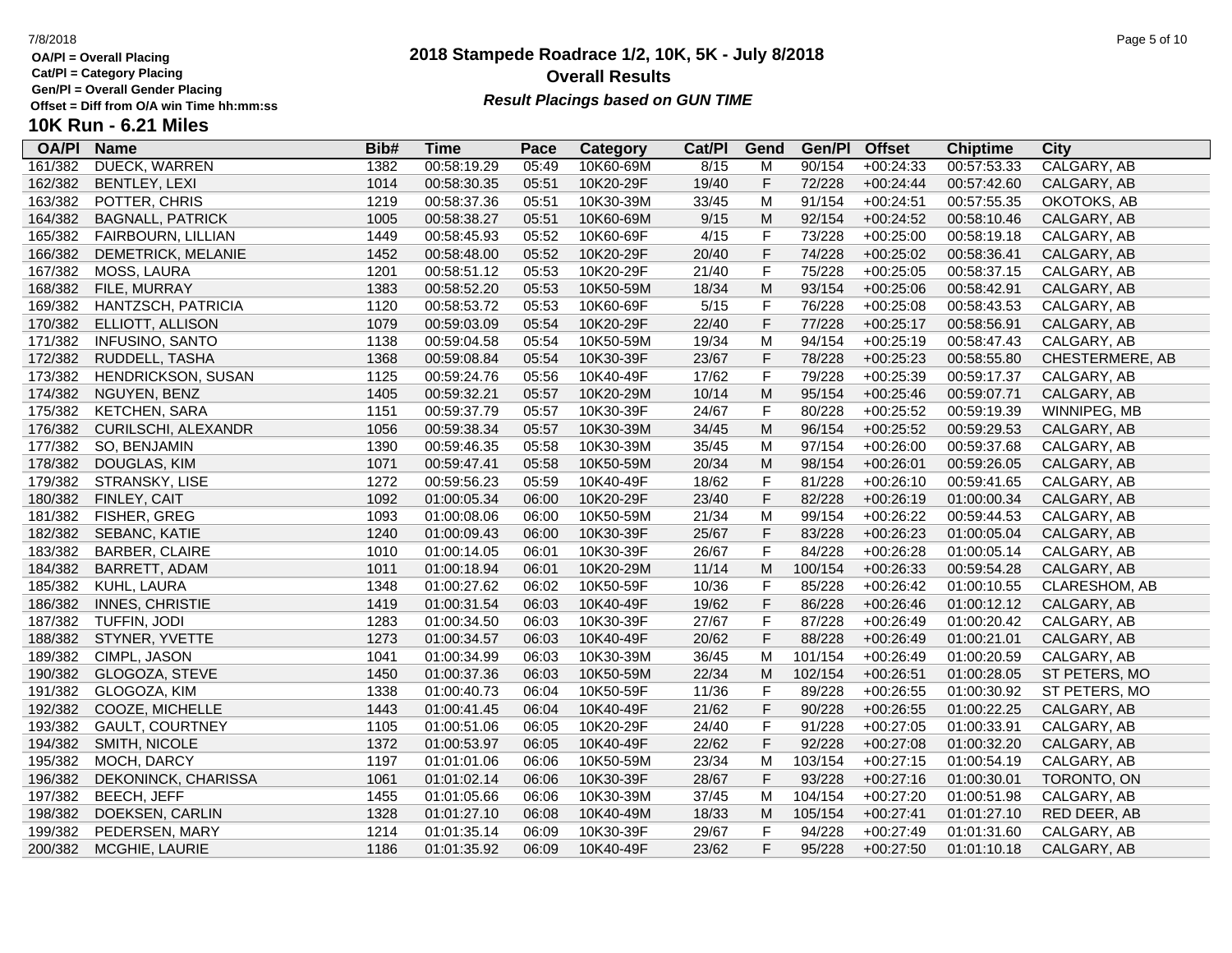**Cat/Pl = Category Placing**

**Gen/Pl = Overall Gender Placing**

## **2018 Stampede Roadrace 1/2, 10K, 5K - July 8/2018** 7/8/2018 Page 6 of 10 **Overall Results Result Placings based on GUN TIME**

| <b>OA/PI</b> | <b>Name</b>                   | Bib# | Time        | Pace  | Category  | Cat/PI | Gend      | Gen/Pl  | <b>Offset</b> | <b>Chiptime</b> | City              |
|--------------|-------------------------------|------|-------------|-------|-----------|--------|-----------|---------|---------------|-----------------|-------------------|
| 201/382      | <b>COURT, DALE</b>            | 1397 | 01:01:36.42 | 06:09 | 10K30-39M | 38/45  | м         | 106/154 | $+00:27:50$   | 01:01:27.01     | CALGARY, AB       |
| 202/382      | <b>BRADE, TYLER</b>           | 1022 | 01:01:42.80 | 06:10 | 10K30-39M | 39/45  | M         | 107/154 | $+00:27:57$   | 01:01:27.81     | CALGARY, AB       |
| 203/382      | FIGUEIREDO, BEATRIZ           | 1335 | 01:01:50.27 | 06:11 | 10K40-49F | 24/62  | F         | 96/228  | $+00:28:04$   | 01:01:44.79     | CALGARY, AB       |
| 204/382      | PANDILA, CATHY                | 1363 | 01:01:51.20 | 06:11 | 10K40-49F | 25/62  | F         | 97/228  | $+00:28:05$   | 01:01:41.61     | CALGARY, AB       |
| 205/382      | CATES, NEAL                   | 1034 | 01:01:54.52 | 06:11 | 10K50-59M | 24/34  | M         | 108/154 | $+00:28:09$   | 01:01:41.22     | COCHRANE, AB      |
| 206/382      | ALEXANDER, THOMAS             | 1318 | 01:01:57.21 | 06:11 | 10K40-49M | 19/33  | M         | 109/154 | $+00:28:11$   | 01:01:40.96     | CALGARY, AB       |
| 207/382      | ROSS, ROXANNE                 | 1389 | 01:02:05.58 | 06:12 | 10K50-59F | 12/36  | F         | 98/228  | $+00:28:20$   | 01:01:38.09     | <b>BROOKS, AB</b> |
| 208/382      | PANNETT, TRACY                | 1210 | 01:02:07.78 | 06:12 | 10K50-59F | 13/36  | F         | 99/228  | $+00:28:22$   | 01:01:38.22     | CALGARY, AB       |
| 209/382      | <b>HITCHENS, MARIA</b>        | 1129 | 01:02:15.62 | 06:13 | 10K50-59F | 14/36  | F         | 100/228 | $+00:28:30$   | 01:02:06.70     | MAPLE RIDGE, BC   |
| 210/382      | CUNNINGHAM, NICOLE            | 1326 | 01:02:24.68 | 06:14 | 10K40-49F | 26/62  | F         | 101/228 | $+00:28:39$   | 01:02:04.00     | CALGARY, AB       |
| 211/382      | MANALOTO, VENESSA             | 1404 | 01:02:37.56 | 06:15 | 10K20-29F | 25/40  | F         | 102/228 | $+00:28:52$   | 01:02:13.65     | CALGARY, AB       |
| 212/382      | BLOMMAERT, KIM                | 1413 | 01:02:38.06 | 06:15 | 10K40-49F | 27/62  | F         | 103/228 | $+00:28:52$   | 01:02:20.99     | KINGSVILLE, ON    |
| 213/382      | POTTER, STEPHANIE             | 1221 | 01:02:57.72 | 06:17 | 10K30-39F | 30/67  | F         | 104/228 | $+00:29:12$   | 01:02:30.01     | CALGARY, AB       |
| 214/382      | KOKOTT, RYAN                  | 1157 | 01:02:58.85 | 06:17 | 10K40-49M | 20/33  | ${\sf M}$ | 110/154 | $+00:29:13$   | 01:02:26.94     | CALGARY, AB       |
| 215/382      | DUNN, NICOLE                  | 1074 | 01:03:00.66 | 06:18 | 10K30-39F | 31/67  | F         | 105/228 | $+00:29:15$   | 01:02:19.41     | CALGARY, AB       |
| 216/382      | DUNN, CHRIS                   | 1073 | 01:03:03.46 | 06:18 | 10K30-39M | 40/45  | M         | 111/154 | $+00:29:17$   | 01:02:23.63     | CALGARY, AB       |
| 217/382      | HO, LAI CHING                 | 1130 | 01:03:04.93 | 06:18 | 10K50-59F | 15/36  | F         | 106/228 | $+00:29:19$   | 01:02:38.18     | CALGARY, AB       |
| 218/382      | KARVINEN, TRISHA              | 1144 | 01:03:06.82 | 06:18 | 10K40-49F | 28/62  | F         | 107/228 | $+00:29:21$   | 01:02:40.72     | CALGARY, AB       |
| 219/382      | SAVAGE, JEFF                  | 1238 | 01:03:18.57 | 06:19 | 10K20-29M | 12/14  | M         | 112/154 | $+00:29:33$   | 01:03:12.13     | CALGARY, AB       |
| 220/382      | <b>BROWN, KEITH</b>           | 1027 | 01:03:19.95 | 06:19 | 10K40-49M | 21/33  | M         | 113/154 | $+00:29:34$   | 01:02:54.38     | CALGARY, AB       |
| 221/382      | DERBECKER, SUZANNE            | 1064 | 01:03:22.65 | 06:20 | 10K50-59F | 16/36  | F         | 108/228 | $+00:29:37$   | 01:03:17.45     | CALGARY, AB       |
| 222/382      | DIFRANCESCO, LISA             | 1453 | 01:03:24.93 | 06:20 | 10K50-59F | 17/36  | F         | 109/228 | $+00:29:39$   | 01:03:13.67     | CALGARY, AB       |
| 223/382      | WARREN, JAMIE                 | 1293 | 01:03:30.12 | 06:21 | 10K20-29F | 26/40  | F         | 110/228 | $+00:29:44$   | 01:03:19.49     | VANCOUVER, BC     |
| 224/382      | HERBERT, JANIC                | 1126 | 01:03:30.18 | 06:21 | 10K20-29F | 27/40  | F         | 111/228 | $+00:29:44$   | 01:03:19.91     | CALGARY, AB       |
| 225/382      | <b>GRAHAM, GARRY</b>          | 1111 | 01:03:36.30 | 06:21 | 10K60-69M | 10/15  | M         | 114/154 | $+00:29:50$   | 01:03:14.53     | CALGARY, AB       |
| 226/382      | <b>GRAHAM, TIMOTHY</b>        | 1112 | 01:03:36.51 | 06:21 | 10K30-39M | 41/45  | M         | 115/154 | $+00:29:51$   | 01:03:15.09     | CALGARY, AB       |
| 227/382      | JOHNSON, DAYLENE              | 1139 | 01:03:43.99 | 06:22 | 10K30-39F | 32/67  | F         | 112/228 | $+00:29:58$   | 01:03:31.67     | CALGARY, AB       |
| 228/382      | <b>GREWAL, PARAMJIT SINGH</b> | 1340 | 01:03:58.04 | 06:23 | 10K60-69M | 11/15  | M         | 116/154 | $+00:30:12$   | 01:03:55.39     | CALGARY, AB       |
| 229/382      | <b>WORTHINGTON, STEVE</b>     | 1306 | 01:04:04.72 | 06:24 | 10K50-59M | 25/34  | M         | 117/154 | $+00:30:19$   | 01:03:53.07     | CALGARY, AB       |
| 230/382      | COHEN, ROB                    | 1046 | 01:04:07.58 | 06:24 | 10K40-49M | 22/33  | M         | 118/154 | $+00:30:22$   | 01:03:41.48     | CALGARY, AB       |
| 231/382      | CAMPBELL, SHAUNA              | 1033 | 01:04:10.12 | 06:25 | 10K30-39F | 33/67  | F         | 113/228 | $+00:30:24$   | 01:03:57.02     | OAKBANK, MB       |
| 232/382      | <b>KRYGIER, CORY</b>          | 1160 | 01:04:18.04 | 06:25 | 10K40-49M | 23/33  | M         | 119/154 | $+00:30:32$   | 01:03:52.18     | CALGARY, AB       |
| 233/382      | WIEBE, KRISTINA               | 1299 | 01:04:23.74 | 06:26 | 10K20-29F | 28/40  | F         | 114/228 | $+00:30:38$   | 01:04:00.79     | AIRDRIE, AB       |
| 234/382      | <b>KETCHEN, COURTNEY</b>      | 1150 | 01:04:24.92 | 06:26 | 10K30-39F | 34/67  | F         | 115/228 | $+00:30:39$   | 01:04:05.92     | CALGARY, AB       |
| 235/382      | KATS, PAM                     | 1147 | 01:04:25.69 | 06:26 | 10K40-49F | 29/62  | F         | 116/228 | $+00:30:40$   | 01:04:13.94     | CALGARY, AB       |
| 236/382      | BETZNER, CARLA                | 1438 | 01:04:26.75 | 06:26 | 10K50-59F | 18/36  | F         | 117/228 | $+00:30:41$   | 01:03:58.94     | CALGARY, AB       |
| 237/382      | HALL, DEB                     | 1437 | 01:04:26.90 | 06:26 | 10K40-49F | 30/62  | F         | 118/228 | $+00:30:41$   | 01:03:59.97     | CALGARY, AB       |
| 238/382      | SINGLETON, GRACIE             | 1246 | 01:04:32.20 | 06:27 | 10K19&UF  | 4/5    | F         | 119/228 | $+00:30:46$   | 01:04:16.11     | CALGARY, AB       |
| 239/382      | SINGLETON, JUNE               | 1247 | 01:04:34.45 | 06:27 | 10K40-49F | 31/62  | F         | 120/228 | $+00:30:48$   | 01:04:18.20     | CALGARY, AB       |
| 240/382      | PHAM, MARK                    | 1217 | 01:04:52.20 | 06:29 | 10K30-39M | 42/45  | М         | 120/154 | $+00:31:06$   | 01:04:25.67     | CALGARY, AB       |
|              |                               |      |             |       |           |        |           |         |               |                 |                   |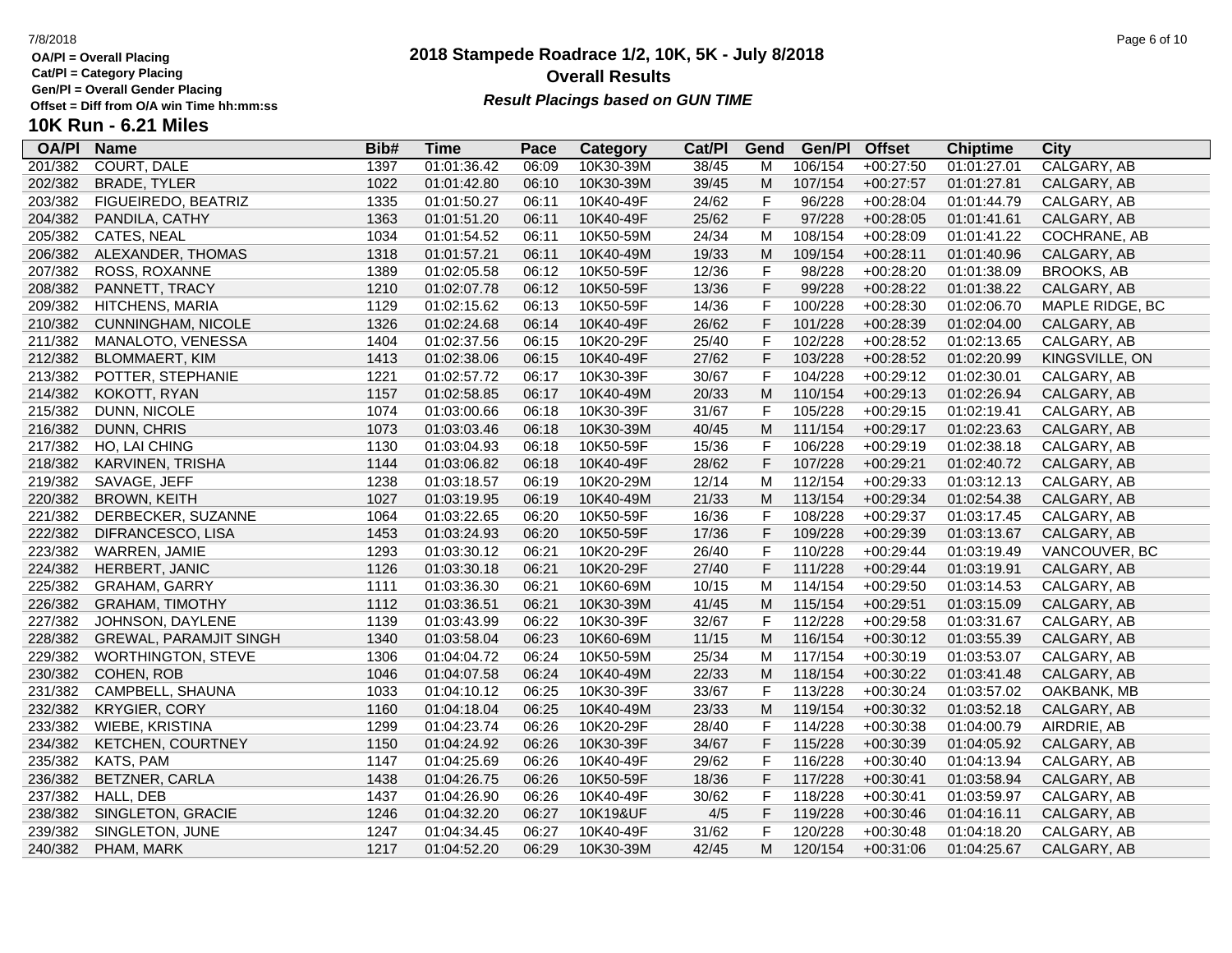**Cat/Pl = Category Placing**

**Gen/Pl = Overall Gender Placing**

## **2018 Stampede Roadrace 1/2, 10K, 5K - July 8/2018** 7/8/2018 Page 7 of 10 **Overall Results Result Placings based on GUN TIME**

| <b>OA/PI</b> | <b>Name</b>             | Bib# | Time        | Pace  | Category  | Cat/PI | Gend         | Gen/Pl  | <b>Offset</b> | <b>Chiptime</b> | City                |
|--------------|-------------------------|------|-------------|-------|-----------|--------|--------------|---------|---------------|-----------------|---------------------|
| 241/382      | YAWORSKI, CARLA         | 1308 | 01:04:52.78 | 06:29 | 10K60-69F | 6/15   |              | 121/228 | $+00:31:07$   | 01:04:36.45     | CALGARY, AB         |
| 242/382      | PEARSON, ROB            | 1423 | 01:04:55.48 | 06:29 | 10K60-69M | 12/15  | М            | 121/154 | $+00:31:10$   | 01:04:39.79     | CALGARY, AB         |
| 243/382      | LEMON, DENNIS           | 1349 | 01:04:56.74 | 06:29 | 10K50-59M | 26/34  | M            | 122/154 | $+00:31:11$   | 01:04:25.32     | CALGARY, AB         |
| 244/382      | <b>BOIVIN, SYLVIE</b>   | 1017 | 01:04:56.94 | 06:29 | 10K50-59F | 19/36  | F            | 122/228 | $+00:31:11$   | 01:04:40.49     | CALGARY, AB         |
| 245/382      | CHURCH, KRISTINE        | 1040 | 01:04:57.32 | 06:29 | 10K30-39F | 35/67  | F            | 123/228 | $+00:31:11$   | 01:04:38.22     | CALGARY, AB         |
| 246/382      | ROCHE, PATRICK          | 1227 | 01:04:58.08 | 06:29 | 10K40-49M | 24/33  | М            | 123/154 | $+00:31:12$   | 01:04:29.43     | CALGARY, AB         |
| 247/382      | DILLARD, MIRANDA        | 1069 | 01:04:59.40 | 06:29 | 10K50-59F | 20/36  | F            | 124/228 | $+00:31:13$   | 01:04:36.19     | DECATUR, GA         |
| 248/382      | DILLABAUGH, LES         | 1068 | 01:05:24.65 | 06:32 | 10K50-59M | 27/34  | M            | 124/154 | $+00:31:39$   | 01:04:56.06     | PRINCE GEORGE, BC   |
| 249/382      | DILLABAUGH, CHRISTINE   | 1067 | 01:05:24.99 | 06:32 | 10K50-59F | 21/36  | F            | 125/228 | $+00:31:39$   | 01:04:57.66     | PRINCE GEORGE, BC   |
| 250/382      | SIM, SHERRY             | 1244 | 01:05:25.32 | 06:32 | 10K50-59F | 22/36  | F            | 126/228 | $+00:31:39$   | 01:04:57.99     | KAMLOOPS, BC        |
| 251/382      | ESTRADA, DIANA          | 1084 | 01:05:46.44 | 06:34 | 10K30-39F | 36/67  | F            | 127/228 | $+00:32:00$   | 01:05:31.97     | CALGARY, AB         |
| 252/382      | DYCK, ANGELA            | 1076 | 01:05:57.14 | 06:35 | 10K20-29F | 29/40  | F            | 128/228 | $+00:32:11$   | 01:05:33.71     | HINTON, AB          |
| 253/382      | NELSON, DENISE          | 1362 | 01:06:04.04 | 06:36 | 10K60-69F | 7/15   | F            | 129/228 | $+00:32:18$   | 01:05:59.98     | REGINA, SK          |
| 254/382      | LOWE, VALERIE           | 1174 | 01:06:07.43 | 06:36 | 10K30-39F | 37/67  | F            | 130/228 | $+00:32:21$   | 01:05:50.48     | CALGARY, AB         |
| 255/382      | GOUDIE, DEREK           | 1339 | 01:06:22.95 | 06:38 | 10K50-59M | 28/34  | M            | 125/154 | $+00:32:37$   | 01:06:02.91     | CALGARY, AB         |
| 256/382      | LEMON, TERESA           | 1350 | 01:06:26.05 | 06:38 | 10K40-49F | 32/62  | F            | 131/228 | $+00:32:40$   | 01:05:54.59     | CALGARY, AB         |
| 257/382      | ARNELL, DIANE           | 1002 | 01:06:33.54 | 06:39 | 10K50-59F | 23/36  | F            | 132/228 | $+00:32:48$   | 01:06:11.37     | QUESNEL, BC         |
| 258/382      | ARNELL, JENNIFER        | 1003 | 01:06:33.60 | 06:39 | 10K20-29F | 30/40  | F            | 133/228 | $+00:32:48$   | 01:06:11.15     | CALGARY, AB         |
| 259/382      | POLITSKY, MEGAN         | 1365 | 01:06:34.19 | 06:39 | 10K20-29F | 31/40  | F            | 134/228 | $+00:32:48$   | 01:06:11.96     | CALGARY, AB         |
| 260/382      | POLITSKY, WAYNE         | 1366 | 01:06:34.24 | 06:39 | 10K50-59M | 29/34  | M            | 126/154 | $+00:32:48$   | 01:06:11.83     | CARSTAIRS, AB       |
| 261/382      | LARSON, DEREK           | 1169 | 01:06:40.28 | 06:40 | 10K50-59M | 30/34  | M            | 127/154 | $+00:32:54$   | 01:06:31.59     | CALGARY, AB         |
| 262/382      | MCCOMBE, SHAWN          | 1183 | 01:06:42.86 | 06:40 | 10K50-59F | 24/36  | F            | 135/228 | $+00:32:57$   | 01:06:17.98     | CALGARY, AB         |
| 263/382      | HUMBLE, ROBERT          | 1135 | 01:06:43.30 | 06:40 | 10K50-59M | 31/34  | м            | 128/154 | $+00:32:57$   | 01:06:18.80     | CALGARY, AB         |
| 264/382      | KUNDERT, AIMIE          | 1161 | 01:07:10.53 | 06:43 | 10K30-39F | 38/67  | F            | 136/228 | $+00:33:25$   | 01:06:44.27     | CALGARY, AB         |
| 265/382      | LEATHERDALE, TARA       | 1171 | 01:07:11.12 | 06:43 | 10K40-49F | 33/62  | F            | 137/228 | $+00:33:25$   | 01:07:05.18     | CALGARY, AB         |
| 266/382      | <b>SCROGGINS, VICKY</b> | 1239 | 01:07:13.89 | 06:43 | 10K30-39F | 39/67  | F            | 138/228 | $+00:33:28$   | 01:07:02.45     | LEEDS, EN           |
| 267/382      | YUMOL, FLEUR            | 1314 | 01:07:28.08 | 06:44 | 10K40-49F | 34/62  | F            | 139/228 | $+00:33:42$   | 01:07:09.30     | CALGARY, AB         |
| 268/382      | YUMOL, JONATHAN         | 1315 | 01:07:28.16 | 06:44 | 10K40-49M | 25/33  | M            | 129/154 | $+00:33:42$   | 01:07:08.66     | CALGARY, AB         |
| 269/382      | <b>BAKER, SHANNON</b>   | 1009 | 01:07:46.14 | 06:46 | 10K40-49F | 35/62  | $\mathsf{F}$ | 140/228 | $+00:34:00$   | 01:07:26.86     | HERITAGE POINTE, AB |
| 270/382      | KANDA, PEPUKAI          | 1385 | 01:08:03.34 | 06:48 | 10K40-49M | 26/33  | M            | 130/154 | $+00:34:17$   | 01:07:53.93     | AIRDRIE, AB         |
| 271/382      | HAZENBERG, MIRANDA      | 1122 | 01:08:17.94 | 06:49 | 10K40-49F | 36/62  | F            | 141/228 | $+00:34:32$   | 01:07:53.77     | ROSMALEN, NO        |
| 272/382      | HENDRIKSEN, NATALIA     | 1446 | 01:08:18.13 | 06:49 | 10K40-49F | 37/62  | F            | 142/228 | $+00:34:32$   | 01:08:12.45     | CALGARY, AB         |
| 273/382      | BERNIER, DALIA          | 1451 | 01:08:23.81 | 06:50 | 10K40-49F | 38/62  | F            | 143/228 | $+00:34:38$   | 01:08:06.09     | OKOTOKS, AB         |
| 274/382      | LEUNG, SHANNON          | 1351 | 01:08:25.94 | 06:50 | 10K30-39F | 40/67  | F            | 144/228 | $+00:34:40$   | 01:08:18.49     | CALGARY, AB         |
| 275/382      | PIPONSKI, SONJA         | 1364 | 01:08:26.66 | 06:50 | 10K40-49F | 39/62  | F            | 145/228 | $+00:34:41$   | 01:08:19.13     | CALGARY, AB         |
| 276/382      | FERRO, CARLEY           | 1332 | 01:08:30.10 | 06:51 | 10K30-39F | 41/67  | F            | 146/228 | $+00:34:44$   | 01:08:12.49     | AIRDRIE, AB         |
| 277/382      | <b>CREIGHTON, KORI</b>  | 1051 | 01:08:41.99 | 06:52 | 10K40-49F | 40/62  | F            | 147/228 | $+00:34:56$   | 01:08:14.82     | CALGARY, AB         |
| 278/382      | SWIEGERS, ROLÉ          | 1275 | 01:08:42.28 | 06:52 | 10K40-49F | 41/62  | F            | 148/228 | $+00:34:56$   | 01:08:13.79     | CALGARY, AB         |
| 279/382      | BROWN, SUSAN            | 1028 | 01:08:46.65 | 06:52 | 10K50-59F | 25/36  | F            | 149/228 | $+00:35:01$   | 01:08:17.09     | CALGARY, AB         |
| 280/382      | SMITH, MEREDITH         | 1434 | 01:08:49.86 | 06:52 | 10K30-39F | 42/67  | F            | 150/228 | $+00:35:04$   | 01:08:15.10     | CALGARY, AB         |
|              |                         |      |             |       |           |        |              |         |               |                 |                     |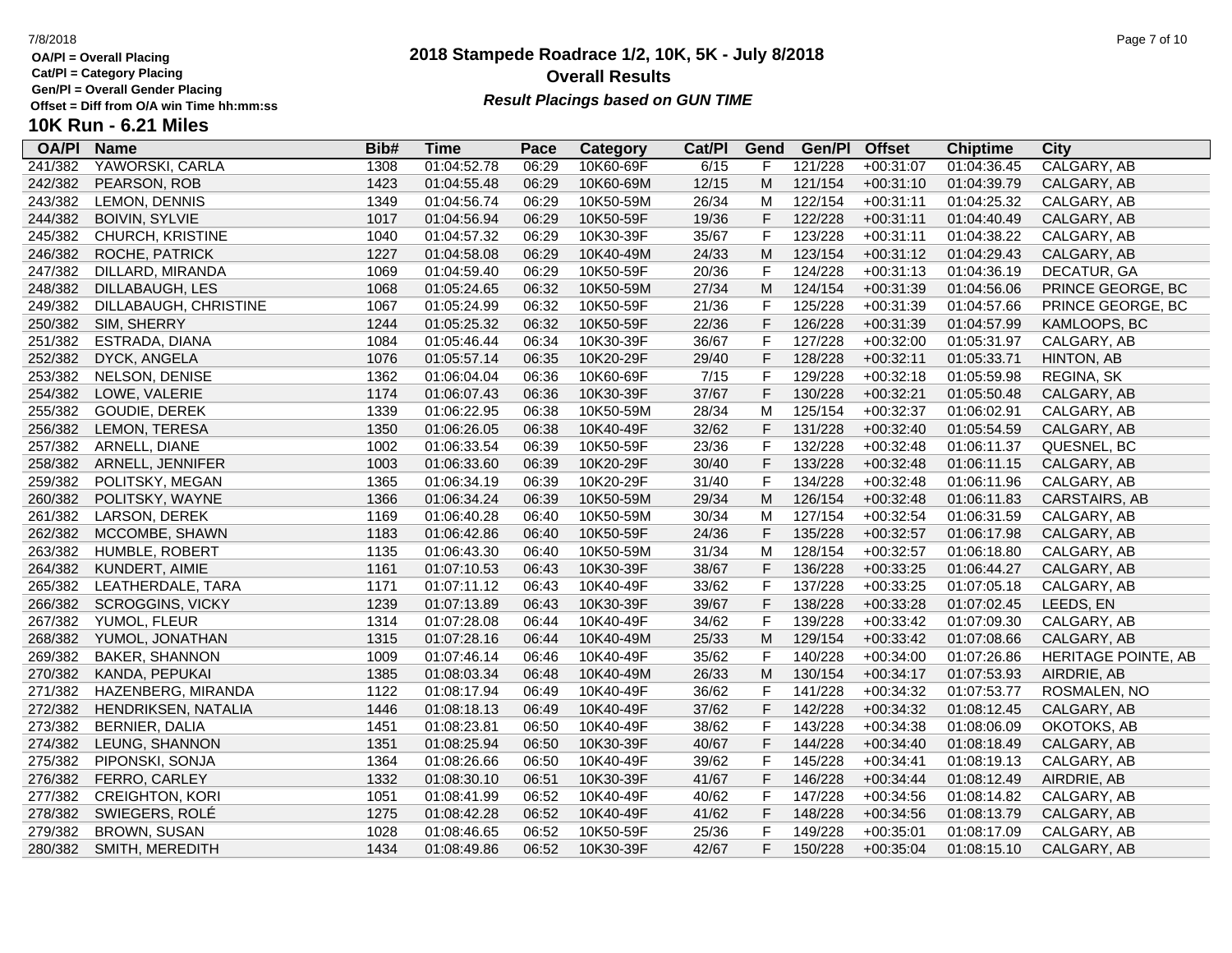**Cat/Pl = Category Placing**

**Gen/Pl = Overall Gender Placing**

## **2018 Stampede Roadrace 1/2, 10K, 5K - July 8/2018** 7/8/2018 Page 8 of 10 **Overall Results Result Placings based on GUN TIME**

|  |  | ۲aç |
|--|--|-----|
|  |  |     |

| <b>OA/PI</b> | <b>Name</b>              | Bib# | Time        | Pace  | Category  | Cat/PI | Gend           | Gen/Pl  | <b>Offset</b> | <b>Chiptime</b> | City                   |
|--------------|--------------------------|------|-------------|-------|-----------|--------|----------------|---------|---------------|-----------------|------------------------|
| 281/382      | <b>KRYGIER, NICKI</b>    | 1427 | 01:09:05.06 | 06:54 | 10K40-49F | 42/62  | F              | 151/228 | $+00:35:19$   | 01:08:38.55     | CALGARY, AB            |
| 282/382      | JACKSON, RICHARD         | 1346 | 01:09:18.30 | 06:55 | 10K40-49M | 27/33  | M              | 131/154 | $+00:35:32$   | 01:08:48.84     | CALGARY, AB            |
| 283/382      | MACLACHLAN, KYLA         | 1181 | 01:09:18.42 | 06:55 | 10K30-39F | 43/67  | F              | 152/228 | $+00:35:32$   | 01:08:57.84     | CALGARY, AB            |
| 284/382      | HERSCHE, NADJA           | 1127 | 01:09:19.40 | 06:55 | 10K30-39F | 44/67  | $\mathsf{F}$   | 153/228 | $+00:35:33$   | 01:09:05.62     | HORGEN,                |
| 285/382      | SAUTER, STEPHANIE        | 1237 | 01:09:19.60 | 06:55 | 10K30-39F | 45/67  | $\mathsf F$    | 154/228 | $+00:35:34$   | 01:09:05.88     | HORGEN, ZH             |
| 286/382      | ST JOHN, EDWINA          | 1264 | 01:09:22.64 | 06:56 | 10K30-39F | 46/67  | $\mathsf F$    | 155/228 | $+00:35:37$   | 01:09:14.81     | RED DEER, AB           |
| 287/382      | TOWNSEND, JEFFREY        | 1281 | 01:09:50.28 | 06:59 | 10K30-39M | 43/45  | M              | 132/154 | $+00:36:04$   | 01:09:05.05     | CALGARY, AB            |
| 288/382      | EPP, KIMIKO              | 1082 | 01:09:50.49 | 06:59 | 10K30-39F | 47/67  | $\mathsf{F}$   | 156/228 | $+00:36:05$   | 01:09:30.65     | LETHBRIDGE, AB         |
| 289/382      | FARLEY, TARA             | 1456 | 01:10:00.14 | 07:00 | 10K40-49F | 43/62  | $\mathsf{F}$   | 157/228 | $+00:36:14$   | 01:09:47.10     | CALGARY, AB            |
| 290/382      | JOHNSTON, AIMEE          | 1403 | 01:10:11.30 | 07:01 | 10K30-39F | 48/67  | F              | 158/228 | $+00:36:25$   | 01:09:51.40     | CALGARY, AB            |
| 291/382      | <b>WINSTON, KATE</b>     | 1303 | 01:10:16.26 | 07:01 | 10K20-29F | 32/40  | F              | 159/228 | $+00:36:30$   | 01:10:04.82     | CALGARY, AB            |
| 292/382      | <b>WORTHINGTON, LIZA</b> | 1305 | 01:10:16.32 | 07:01 | 10K40-49F | 44/62  | $\mathsf F$    | 160/228 | $+00:36:30$   | 01:10:04.96     | CALGARY, AB            |
| 293/382      | <b>GAGNON, TRISHA</b>    | 1101 | 01:10:18.88 | 07:01 | 10K40-49F | 45/62  | $\mathsf{F}$   | 161/228 | $+00:36:33$   | 01:10:15.26     | CALGARY, AB            |
| 294/382      | POLLEN, SHEILA           | 1218 | 01:10:24.74 | 07:02 | 10K30-39F | 49/67  | F              | 162/228 | $+00:36:39$   | 01:10:00.83     | CALGARY, AB            |
| 295/382      | SCHAFFER, JACKIE         | 1394 | 01:10:26.64 | 07:02 | 10K40-49F | 46/62  | $\mathsf{F}$   | 163/228 | $+00:36:41$   | 01:10:11.53     | CARSTAIRS, AB          |
| 296/382      | PAWLUK, LARA             | 1213 | 01:10:27.20 | 07:02 | 10K40-49F | 47/62  | $\mathsf F$    | 164/228 | $+00:36:41$   | 01:10:11.80     | CARSTAIRS, AB          |
| 297/382      | AWDE, JEN                | 1380 | 01:10:27.34 | 07:02 | 10K30-39F | 50/67  | $\mathsf F$    | 165/228 | $+00:36:41$   | 01:10:12.03     | DIDSBURY, AB           |
| 298/382      | OSCARSON, SANDRA         | 1454 | 01:10:42.61 | 07:04 | 10K60-69F | 8/15   | F              | 166/228 | $+00:36:57$   | 01:10:15.06     | HERNANDO, FL           |
| 299/382      | HAWBOLDT, ROBERT         | 1342 | 01:11:11.93 | 07:07 | 10K50-59M | 32/34  | M              | 133/154 | $+00:37:26$   | 01:11:05.99     | CALGARY, AB            |
| 300/382      | <b>BARRETT, COURTNEY</b> | 1012 | 01:11:12.21 | 07:07 | 10K20-29F | 33/40  | $\mathsf F$    | 167/228 | $+00:37:26$   | 01:10:47.05     | CALGARY, AB            |
| 301/382      | <b>GORNIAK, SARAH</b>    | 1110 | 01:11:12.80 | 07:07 | 10K19&UF  | $5/5$  | $\overline{F}$ | 168/228 | $+00:37:27$   | 01:11:10.57     | CALGARY, AB            |
| 302/382      | <b>HENDRICKSON, ROB</b>  | 1124 | 01:11:14.25 | 07:07 | 10K40-49M | 28/33  | M              | 134/154 | $+00:37:28$   | 01:10:48.69     | SPRUCE GROVE, AB       |
| 303/382      | HENDRICKSON, LEN         | 1123 | 01:11:14.37 | 07:07 | 10K60-69M | 13/15  | M              | 135/154 | $+00:37:28$   | 01:10:49.01     | SPRUCE GROVE, AB       |
| 304/382      | <b>KEMP, ANITA</b>       | 1149 | 01:11:19.20 | 07:07 | 10K40-49F | 48/62  | F              | 169/228 | $+00:37:33$   | 01:11:13.02     | <b>BRAGG CREEK, AB</b> |
| 305/382      | ROKER, GLORIA            | 1229 | 01:11:19.49 | 07:07 | 10K40-49F | 49/62  | $\mathsf F$    | 170/228 | $+00:37:34$   | 01:11:12.62     | <b>BRAGG CREEK, AB</b> |
| 306/382      | <b>WELLS, JASON</b>      | 1296 | 01:11:29.78 | 07:08 | 10K40-49M | 29/33  | M              | 136/154 | $+00:37:44$   | 01:11:07.37     | CALGARY, AB            |
| 307/382      | SMITH, SCOTT             | 1255 | 01:11:34.40 | 07:09 | 10K50-59M | 33/34  | M              | 137/154 | $+00:37:48$   | 01:11:02.49     | VICTORIA, BC           |
| 308/382      | <b>BRAGER, NANCY</b>     | 1322 | 01:11:34.90 | 07:09 | 10K60-69F | 9/15   | $\mathsf F$    | 171/228 | $+00:37:49$   | 01:11:24.09     | CALGARY, AB            |
| 309/382      | SMITH, ALEXANDRA         | 1252 | 01:11:35.98 | 07:09 | 10K20-29F | 34/40  | $\mathsf F$    | 172/228 | $+00:37:50$   | 01:11:04.13     | CALGARY, AB            |
| 310/382      | SMITH, TERRI             | 1257 | 01:11:36.15 | 07:09 | 10K50-59F | 26/36  | F              | 173/228 | $+00:37:50$   | 01:11:04.38     | VICTORIA, BC           |
| 311/382      | SPENCER, JANICE          | 1425 | 01:11:48.59 | 07:10 | 10K40-49F | 50/62  | $\mathsf F$    | 174/228 | $+00:38:03$   | 01:11:21.16     | CALGARY, AB            |
| 312/382      | <b>GREAVES, LISA</b>     | 1113 | 01:11:54.50 | 07:11 | 10K50-59F | 27/36  | F              | 175/228 | $+00:38:09$   | 01:11:27.65     | CALGARY, AB            |
| 313/382      | MILOS, AARON             | 1195 | 01:12:01.50 | 07:12 | 10K20-29M | 13/14  | M              | 138/154 | $+00:38:16$   | 01:11:38.18     | CALGARY, AB            |
| 314/382      | WISE, LES                | 1304 | 01:12:25.24 | 07:14 | 10K40-49M | 30/33  | M              | 139/154 | $+00:38:39$   | 01:12:08.29     | CALGARY, AB            |
| 315/382      | WIEBE, CANDICE           | 1435 | 01:12:26.84 | 07:14 | 10K30-39F | 51/67  | F              | 176/228 | $+00:38:41$   | 01:11:51.50     | CALGARY, AB            |
| 316/382      | MCFARLAND, LAUREE        | 1185 | 01:12:34.71 | 07:15 | 10K40-49F | 51/62  | $\overline{F}$ | 177/228 | $+00:38:49$   | 01:11:55.12     | CALGARY, AB            |
| 317/382      | DOEKSEN, LORI            | 1329 | 01:12:37.13 | 07:15 | 10K40-49F | 52/62  | $\mathsf{F}$   | 178/228 | $+00:38:51$   | 01:12:14.60     | RED DEER, AB           |
| 318/382      | SHEPPY, BOBBIE           | 1243 | 01:12:44.00 | 07:16 | 10K60-69F | 10/15  | $\mathsf{F}$   | 179/228 | $+00:38:58$   | 01:12:25.74     | CALGARY, AB            |
| 319/382      | HAWRYSCHUK, HOLLY        | 1393 | 01:12:44.14 | 07:16 | 10K40-49F | 53/62  | $\mathsf{F}$   | 180/228 | $+00:38:58$   | 01:12:38.74     | EDMONTON, AB           |
| 320/382      | ZJALIC, MEGAN            | 1317 | 01:13:01.18 | 07:18 | 10K30-39F | 52/67  | F              | 181/228 | $+00:39:15$   | 01:12:45.19     | CALGARY, AB            |
|              |                          |      |             |       |           |        |                |         |               |                 |                        |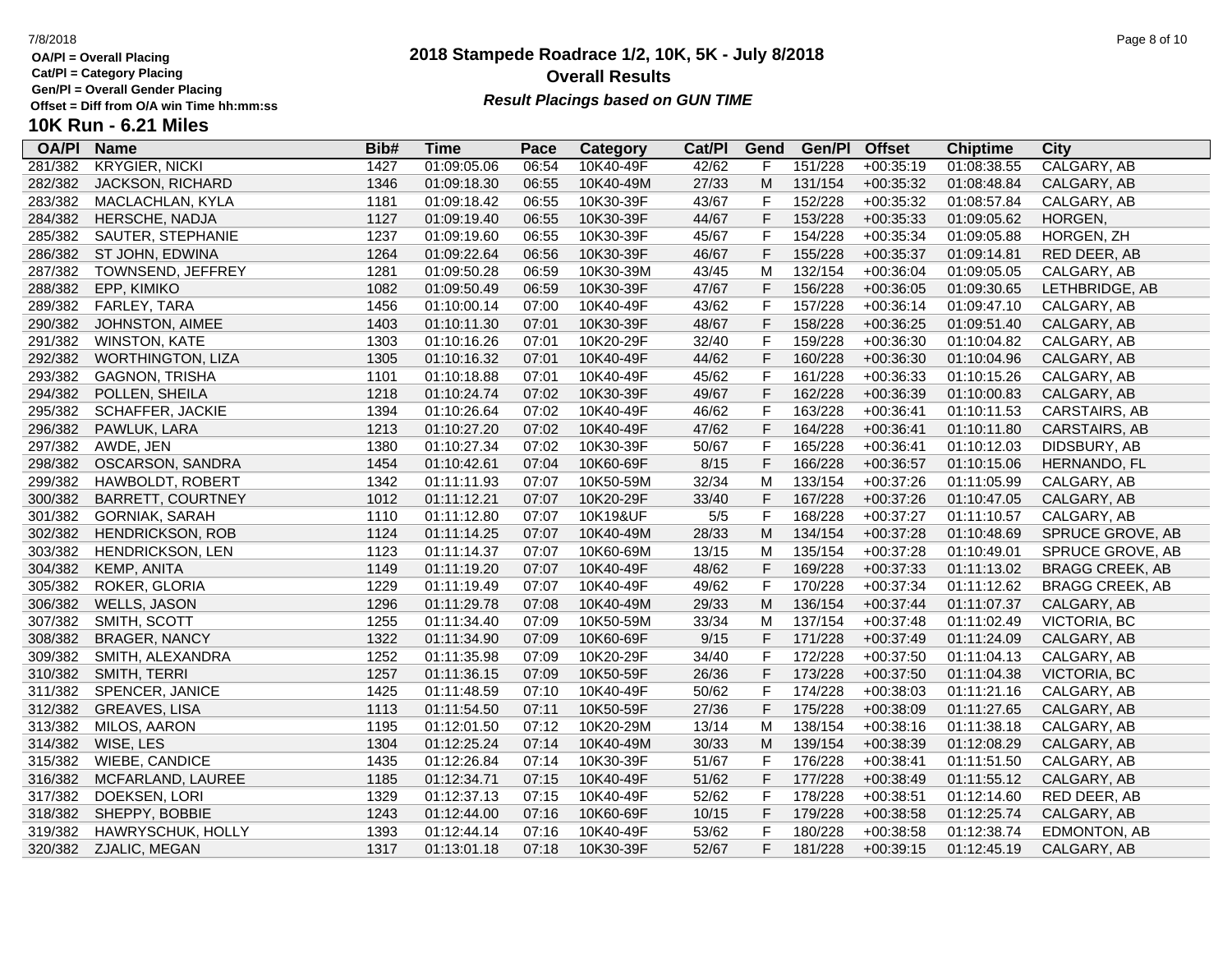**Cat/Pl = Category Placing**

**Gen/Pl = Overall Gender Placing**

**10K Run - 6.21 Miles**

| <b>OA/PI</b> | <b>Name</b>              | Bib# | Time        | Pace  | Category  | Cat/Pl | Gend         | Gen/Pl  | <b>Offset</b> | <b>Chiptime</b> | City             |
|--------------|--------------------------|------|-------------|-------|-----------|--------|--------------|---------|---------------|-----------------|------------------|
| 321/382      | HRUSKA, PAMELA           | 1134 | 01:13:01.26 | 07:18 | 10K30-39F | 53/67  | F            | 182/228 | $+00:39:15$   | 01:12:45.49     | CALGARY, AB      |
| 322/382      | <b>BRADE, LAURIE</b>     | 1021 | 01:13:10.09 | 07:19 | 10K50-59F | 28/36  | F            | 183/228 | $+00:39:24$   | 01:12:55.39     | COCHRANE, AB     |
| 323/382      | SELANDERS, LAURA         | 1242 | 01:13:20.98 | 07:20 | 10K50-59F | 29/36  | F            | 184/228 | $+00:39:35$   | 01:12:52.49     | CALGARY, AB      |
| 324/382      | FROSTAD, CHERYL          | 1099 | 01:13:35.30 | 07:21 | 10K40-49F | 54/62  | $\mathsf{F}$ | 185/228 | $+00:39:49$   | 01:13:04.54     | CALGARY, AB      |
| 325/382      | MACKENZIE, NICOLE        | 1179 | 01:13:52.29 | 07:23 | 10K20-29F | 35/40  | F            | 186/228 | $+00:40:06$   | 01:13:26.73     | CALGARY, AB      |
| 326/382      | BAKER, JAMES             | 1007 | 01:13:52.35 | 07:23 | 10K40-49M | 31/33  | M            | 140/154 | $+00:40:06$   | 01:13:27.47     | CALGARY, AB      |
| 327/382      | MACEACHERN, MEAGHEN      | 1178 | 01:13:56.93 | 07:23 | 10K30-39F | 54/67  | $\mathsf{F}$ | 187/228 | $+00:40:11$   | 01:13:36.97     | CALGARY, AB      |
| 328/382      | DICKINSON, LINDA         | 1066 | 01:13:57.19 | 07:23 | 10K40-49F | 55/62  | F            | 188/228 | $+00:40:11$   | 01:13:28.70     | AIRDRIE, AB      |
| 329/382      | MCGREGOR, LAURA          | 1187 | 01:13:59.65 | 07:23 | 10K30-39F | 55/67  | $\mathsf F$  | 189/228 | $+00:40:14$   | 01:13:50.58     | CALGARY, AB      |
| 330/382      | <b>FARRIS, MARGARET</b>  | 1088 | 01:14:02.71 | 07:24 | 10K50-59F | 30/36  | $\mathsf{F}$ | 190/228 | $+00:40:17$   | 01:13:44.89     | CALGARY, AB      |
| 331/382      | ANDREWS, KATE            | 1001 | 01:14:40.67 | 07:28 | 10K30-39F | 56/67  | F            | 191/228 | $+00:40:55$   | 01:14:25.76     | CALGARY, AB      |
| 332/382      | <b>CLARKE, LISA</b>      | 1044 | 01:14:48.62 | 07:28 | 10K40-49F | 56/62  | F            | 192/228 | $+00:41:03$   | 01:14:12.00     | CALGARY, AB      |
| 333/382      | MUELLER, MARIANNE        | 1202 | 01:14:49.91 | 07:28 | 10K50-59F | 31/36  | $\mathsf F$  | 193/228 | $+00:41:04$   | 01:14:29.15     | CALGARY, AB      |
| 334/382      | SWIRSKI, WENDIE          | 1407 | 01:14:54.49 | 07:29 | 10K50-59F | 32/36  | $\mathsf F$  | 194/228 | $+00:41:09$   | 01:14:25.50     | CALGARY, AB      |
| 335/382      | POWELL, WENDY            | 1222 | 01:14:59.07 | 07:29 | 10K50-59F | 33/36  | $\mathsf F$  | 195/228 | $+00:41:13$   | 01:14:46.67     | CALGARY, AB      |
| 336/382      | PARKER, JENN             | 1421 | 01:15:36.12 | 07:33 | 10K30-39F | 57/67  | $\mathsf{F}$ | 196/228 | $+00:41:50$   | 01:15:15.96     | CALGARY, AB      |
| 337/382      | <b>BREWERTON, MARISA</b> | 1024 | 01:16:50.57 | 07:41 | 10K20-29F | 36/40  | F            | 197/228 | $+00:43:05$   | 01:16:20.13     | CALGARY, AB      |
| 338/382      | HARRINGTON, HEATHER      | 1341 | 01:16:53.85 | 07:41 | 10K20-29F | 37/40  | F            | 198/228 | $+00:43:08$   | 01:16:49.23     | <b>BUTTE, MT</b> |
| 339/382      | SEEGMILLER, ELIZABETH    | 1241 | 01:16:57.33 | 07:41 | 10K20-29F | 38/40  | $\mathsf{F}$ | 199/228 | $+00:43:11$   | 01:16:46.44     | CALGARY, AB      |
| 340/382      | DEKONINCK, MELINA        | 1062 | 01:17:24.13 | 07:44 | 10K30-39F | 58/67  | $\mathsf F$  | 200/228 | $+00:43:38$   | 01:16:50.42     | TORONTO, ON      |
| 341/382      | GAETZ, TANIKA            | 1100 | 01:17:24.45 | 07:44 | 10K30-39F | 59/67  | $\mathsf F$  | 201/228 | $+00:43:38$   | 01:16:50.88     | TORONTO, ON      |
| 342/382      | KARWAL, GUNWANT          | 1146 | 01:17:25.75 | 07:44 | 10K30-39M | 44/45  | M            | 141/154 | $+00:43:40$   | 01:16:47.80     | CALGARY SE, AB   |
| 343/382      | ROSENHEK, ALLAN          | 1232 | 01:18:52.30 | 07:53 | 10K50-59M | 34/34  | M            | 142/154 | $+00:45:06$   | 01:18:28.91     | LAS VEGAS, NV    |
| 344/382      | FORTIER, ABBY            | 1095 | 01:19:03.09 | 07:54 | 10K20-29F | 39/40  | F            | 202/228 | $+00:45:17$   | 01:18:19.50     | CALGARY, AB      |
| 345/382      | WHITE, MARY MADELINE     | 1297 | 01:19:07.29 | 07:54 | 10K70+F   | 1/3    | $\mathsf{F}$ | 203/228 | $+00:45:21$   | 01:19:03.63     | CALGARY, AB      |
| 346/382      | FREDERIKSEN, HUGO        | 1098 | 01:19:16.97 | 07:55 | 10K70+M   | 2/4    | M            | 143/154 | $+00:45:31$   | 01:18:37.89     | CALGARY, AB      |
| 347/382      | BHALLA, ACHALA           | 1015 | 01:19:31.71 | 07:57 | 10K40-49F | 57/62  | F            | 204/228 | $+00:45:46$   | 01:19:01.81     | CALGARY, AB      |
| 348/382      | STAMMER, INGRID          | 1269 | 01:19:36.13 | 07:57 | 10K60-69F | 11/15  | $\mathsf F$  | 205/228 | $+00:45:50$   | 01:19:28.68     | CALGARY, AB      |
| 349/382      | MOWAT, WYATT             | 1361 | 01:19:53.45 | 07:59 | 10K19&UM  | 7/9    | M            | 144/154 | $+00:46:07$   | 01:19:46.78     | NEW NORWAY, AB   |
| 350/382      | OSBORNE, TERRA           | 1209 | 01:20:06.62 | 08:00 | 10K30-39F | 60/67  | $\mathsf F$  | 206/228 | $+00:46:21$   | 01:19:45.38     | CALGARY, AB      |
| 351/382      | PARKS, JENNIFER          | 1211 | 01:20:11.35 | 08:01 | 10K30-39F | 61/67  | $\mathsf F$  | 207/228 | $+00:46:25$   | 01:19:32.35     | CALGARY, AB      |
| 352/382      | RUSSELL, EMILY           | 1234 | 01:20:28.26 | 08:02 | 10K30-39F | 62/67  | $\mathsf F$  | 208/228 | $+00:46:42$   | 01:19:48.96     | CALGARY, AB      |
| 353/382      | STEWART, CHRIS           | 1271 | 01:20:28.47 | 08:02 | 10K30-39M | 45/45  | M            | 145/154 | $+00:46:42$   | 01:19:48.50     | CALGARY, AB      |
| 354/382      | NGUYEN, LUU QUANG        | 1206 | 01:20:44.62 | 08:04 | 10K70+M   | 3/4    | M            | 146/154 | $+00:46:59$   | 01:20:22.09     | BROSSARD, QC     |
| 355/382      | TERLESKY, CAITLYN        | 1277 | 01:20:55.18 | 08:05 | 10K30-39F | 63/67  | F            | 209/228 | $+00:47:09$   | 01:20:14.63     | AIRDRIE, AB      |
| 356/382      | PAULUS, GEORGE           | 1448 | 01:20:56.53 | 08:05 | 10K70+M   | 4/4    | M            | 147/154 | $+00:47:11$   | 01:20:29.04     | COPENHAGEN, DA   |
| 357/382      | CHAINARONGPINIJ, KOKO    | 1036 | 01:20:57.19 | 08:05 | 10K40-49F | 58/62  | F            | 210/228 | $+00:47:11$   | 01:20:17.72     | CALGARY, AB      |
| 358/382      | FREDERIKSEN, DEBRA       | 1097 | 01:20:57.27 | 08:05 | 10K60-69F | 12/15  | $\mathsf F$  | 211/228 | $+00:47:11$   | 01:20:17.68     | CALGARY, AB      |
| 359/382      | <b>WATSON, CATHERINE</b> | 1377 | 01:22:04.70 | 08:12 | 10K50-59F | 34/36  | $\mathsf F$  | 212/228 | $+00:48:19$   | 01:21:47.49     | CALGARY, AB      |
| 360/382      | <b>BLAESER, COURTNEY</b> | 1321 | 01:22:20.90 | 08:14 | 10K30-39F | 64/67  | F            | 213/228 | $+00:48:35$   | 01:20:30.47     | CALGARY, AB      |

## **2018 Stampede Roadrace 1/2, 10K, 5K - July 8/2018** 7/8/2018 Page 9 of 10 **Overall Results Result Placings based on GUN TIME**